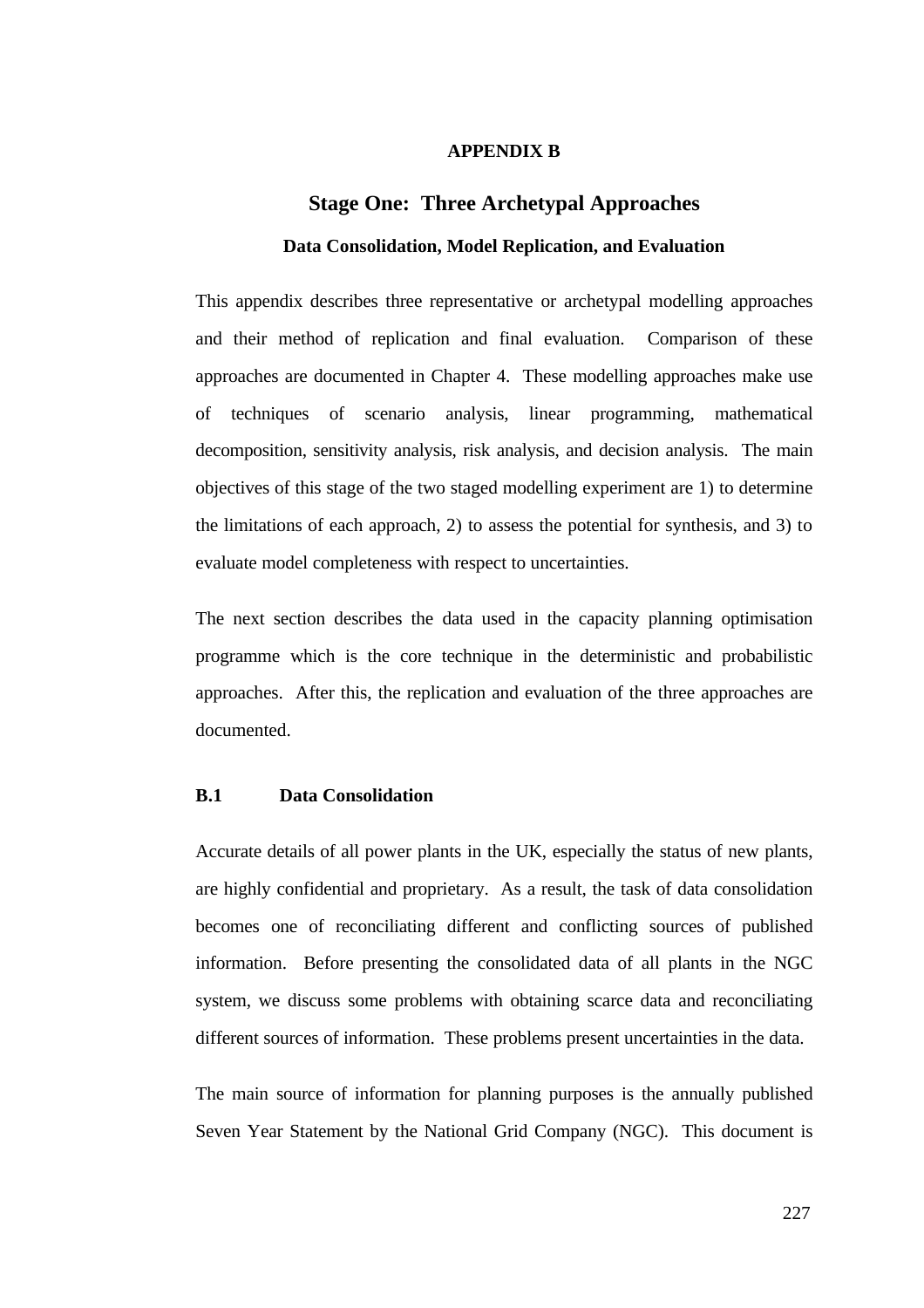released in April each year and updated in July, October, and December. It contains the status of every plant by ownership and technology type in the NGCoperated transmission system as well as new plants that will be connected in the future. However, it does not give details of actual load factors, capital costs, fuel costs, thermal efficiencies, and emission factors. By the time it is released, some details may have changed. Therefore it is necessary to consult other sources, which are listed in table B.1. In case of conflict, the more reliable and recent publication is used.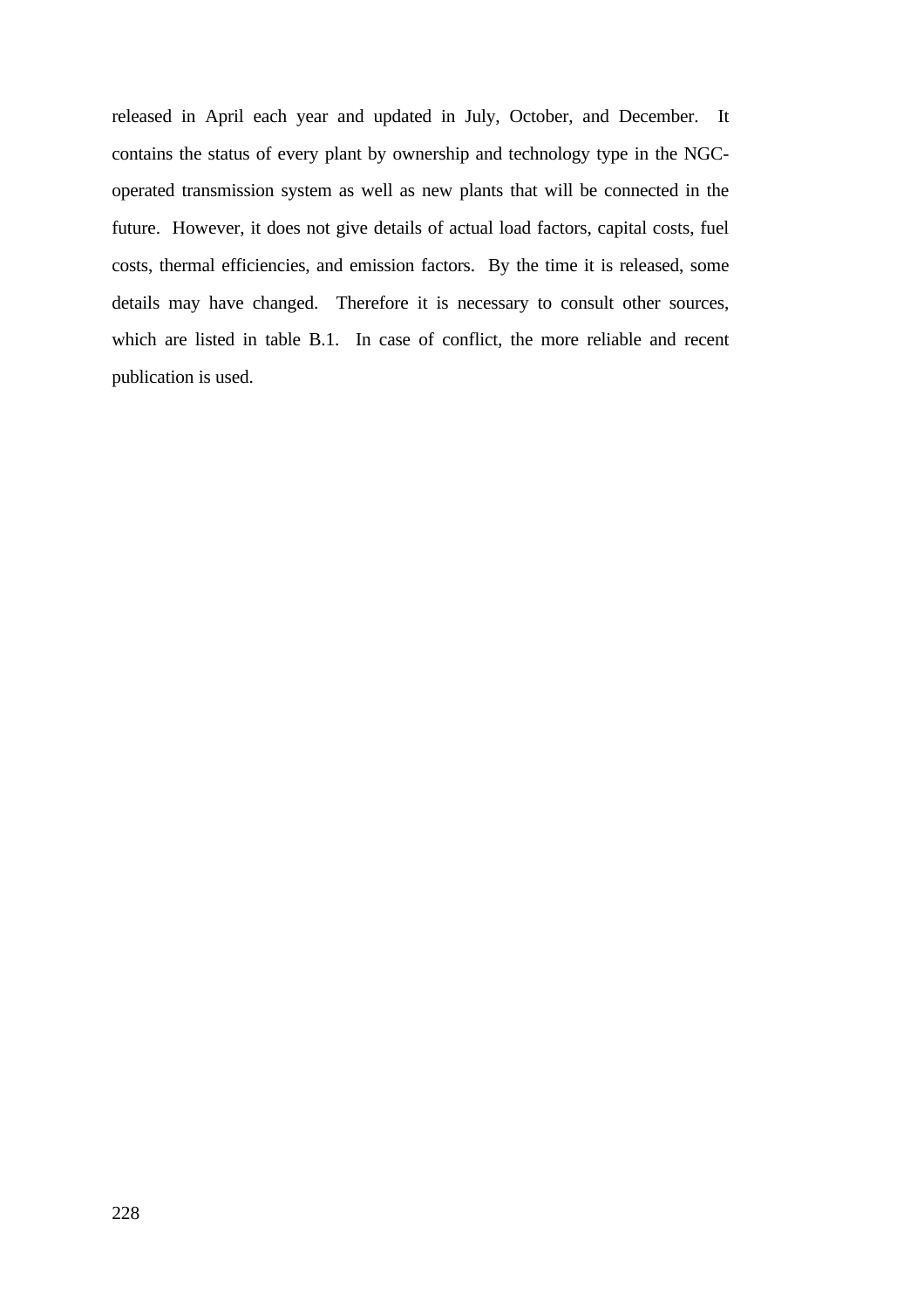# **Table B.1 Sources of Information**

| Code             | <b>Title of Publication</b>                                                                    |
|------------------|------------------------------------------------------------------------------------------------|
| $\boldsymbol{0}$ | Offer report                                                                                   |
| 1                | Inside Energy 26-9-1991                                                                        |
| 1.1              | Comments on LBS Model Inputs, Oct 92 (Southern Electric)                                       |
| 1.2              | Inside Energy, 22-04-1993, vol 3 no. 21                                                        |
| 2.1              | NGC Report: 7 Year Statement, March 1992                                                       |
| 2.2              | NGC Update, Oct 1992                                                                           |
| 2.3              | NGC Report: 7 Year Statement, April 1993                                                       |
| 2.4              | NGC Update, July 1993                                                                          |
| 3                | National Power Press Release or Annual Report                                                  |
| 3.1              | National Power News, Aug 1992                                                                  |
| 3.2              | National Power News, Sep/Oct 1992                                                              |
| 3.3              | National Power News, Dec 1992                                                                  |
| 3.4              | National Power News, April/May 1993                                                            |
| 4                | PowerGen Press Release or Annual Report                                                        |
| 4.1              | The GEN (PowerGen newsletter)                                                                  |
| 5                | Electric Power International, Mar 93                                                           |
| 6                | Newspaper articles (date given)                                                                |
| 7                | Hoare Govett: Independent Generation, Aug 1991                                                 |
| 8                | Energy World (monthly magazine of the Institute of Energy, UK)                                 |
| 9                | International Coal Report, 2 Oct 1992                                                          |
| 10               | White Paper: The Prospects for Coal Conclusions of the Government's Coal Review,<br>March 1993 |
| 11               | Electricity Association: UK Electricity 1992                                                   |
| 12               | Power in Europe 23 Apr 1993, Issue No. 147 (ILEX UK Power Station Monitor)                     |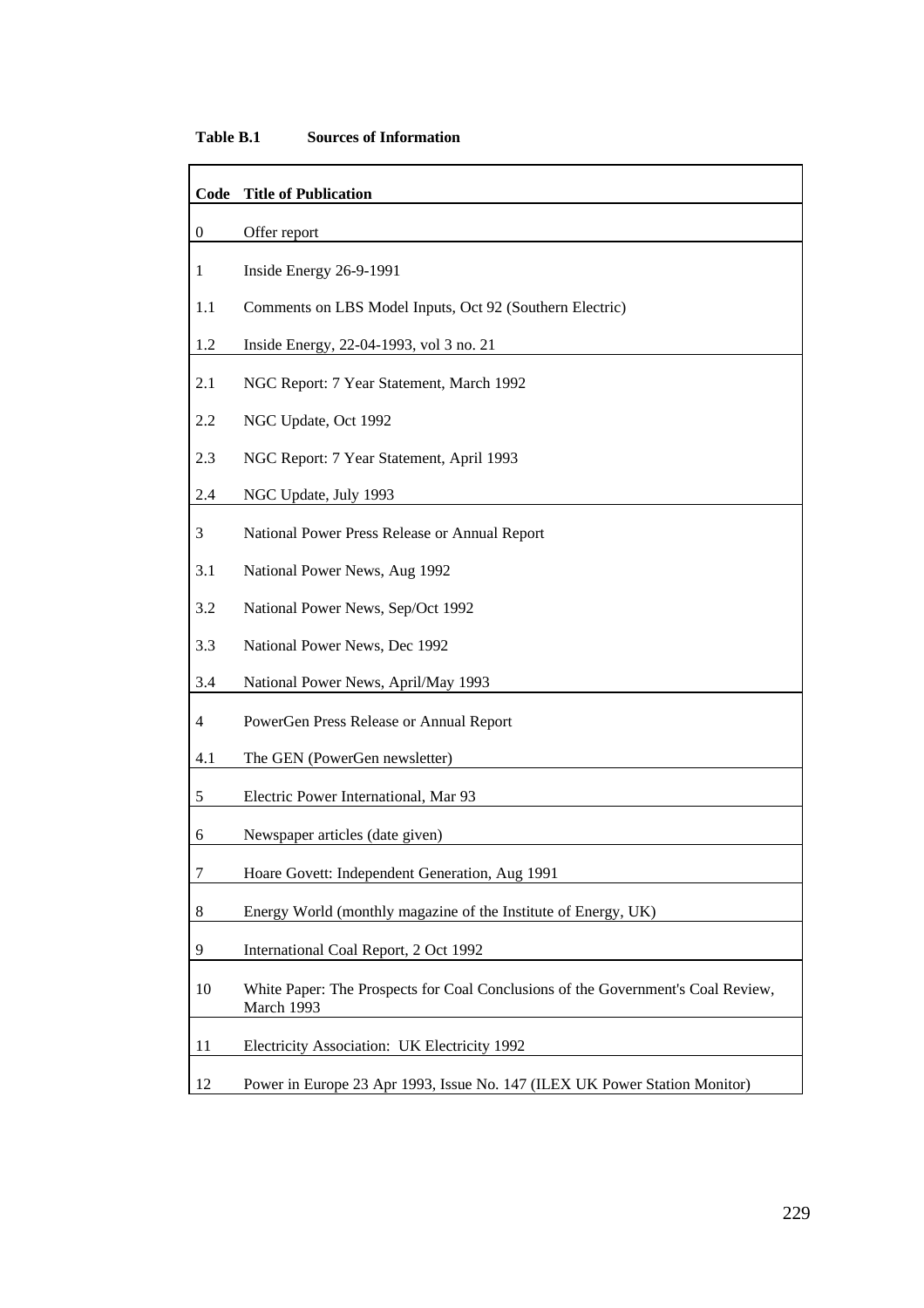Reported capacities vary widely, according to individual approximations of either registered or declared net capacities. Actual registered and declared net capacities may also change, making it difficult to monitor. Unless otherwise stated, registered capacities from NGC reports have been used.

There is some confusion over a unique name for a plant, which is usually the name of its location or owner. For new projects, sometimes no plant name is given, only the owner's name, but owners keep changing as different joint ventures or consortiums are formed. This is especially true of new plants which go through various name changes in the early stages of the project. For example, Greystones and Wilton, Teeside never appear together in the same source. So it can be assumed that they refer to the same plant, that of the largest CCGT. Obvious duplications have been eliminated where they correspond to different units of the same plant.

The life of a plant depends on a number of factors. Owners need only to give six months notice to the NGC for closure of plant, but permission to extend the life of a plant may enter into a time-consuming public inquiry. Because plant closure implies job losses, such announcements are not made in company newsletters unless the closures are 100% certain.

Uncertainties in commissioning of new plant are related to the stages in the process, as indicated by its status in table B.2. A company may sign a System Connection Agreement with the NGC before Section 36 Consent is given by the government. Transmission contracted plant (T) does not mean that it will go ahead. The best indicator of go-ahead is a combination of T, S, and U: Section 36 consent given (S) and Under construction (U) and Transmission contracted (T). In many cases, the announcement of new plant is merely a strategic move, signalling additional capacity. The major generators have employed this market signalling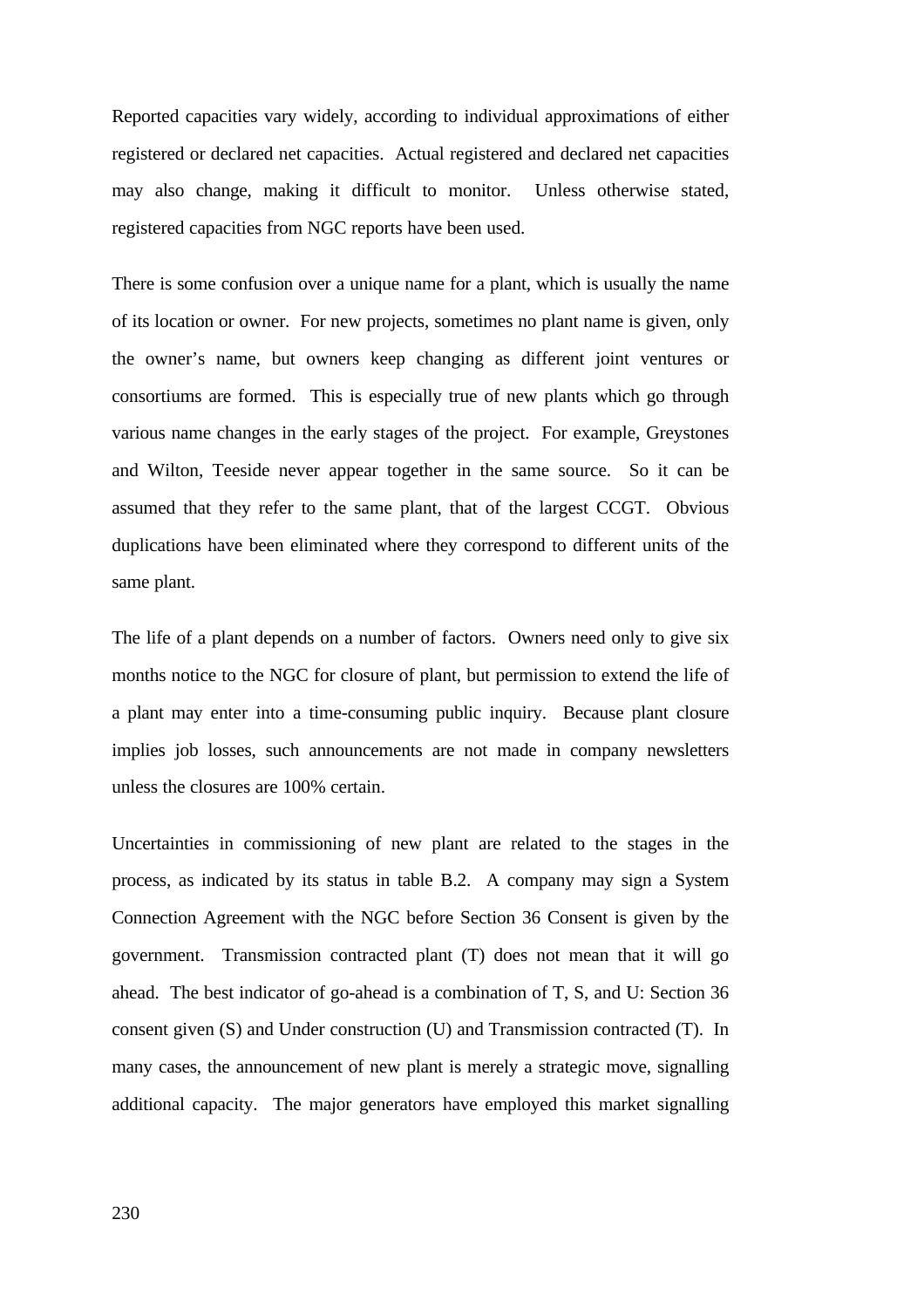strategy to deter new entrants. Information on new plants in their early planning stages are difficult to obtain and verify.

| Code      | <b>Status Description</b>                                                                                                                                   |
|-----------|-------------------------------------------------------------------------------------------------------------------------------------------------------------|
| blank     | not in NGC report and not sure of status                                                                                                                    |
| $\ast$    | not directly connected to NGC                                                                                                                               |
| A         | has applied for S36 planning permission, government consent under consideration                                                                             |
| Ap        | has applied for S36 planning permission, but pending results of public inquiry                                                                              |
| D         | decommission or closure of plant notice given                                                                                                               |
| d         | already decommissioned or in the decommissioning stage                                                                                                      |
| E         | existing plant in NGC reports/transmission system                                                                                                           |
| I         | has import facilities, e.g. to import coal, according to Kleinwort Benson Securities<br>(1990) The Electricity Handbook                                     |
| ${\bf P}$ | postponed or deferred                                                                                                                                       |
| R         | significant reduction in registered capacity                                                                                                                |
| S         | has Section 36 Consent                                                                                                                                      |
| T         | transmission contracted (agreement with NGC made)                                                                                                           |
| U         | under construction                                                                                                                                          |
| X         | transmission agreement with NGC cancelled (pertains to new plant)                                                                                           |
| Z         | notified zero registered capacities for next 7 years (to 2000). The registered capacity<br>shown here is the remaining capacity of the plant in the system. |

The decommissioning years for all nuclear plant were taken from National Audit Office (1993) Costs of Decommissioning Nuclear Facilities, HMSO.

Plant data consolidated from various publications are presented in table B.3 and summarised in table B.4.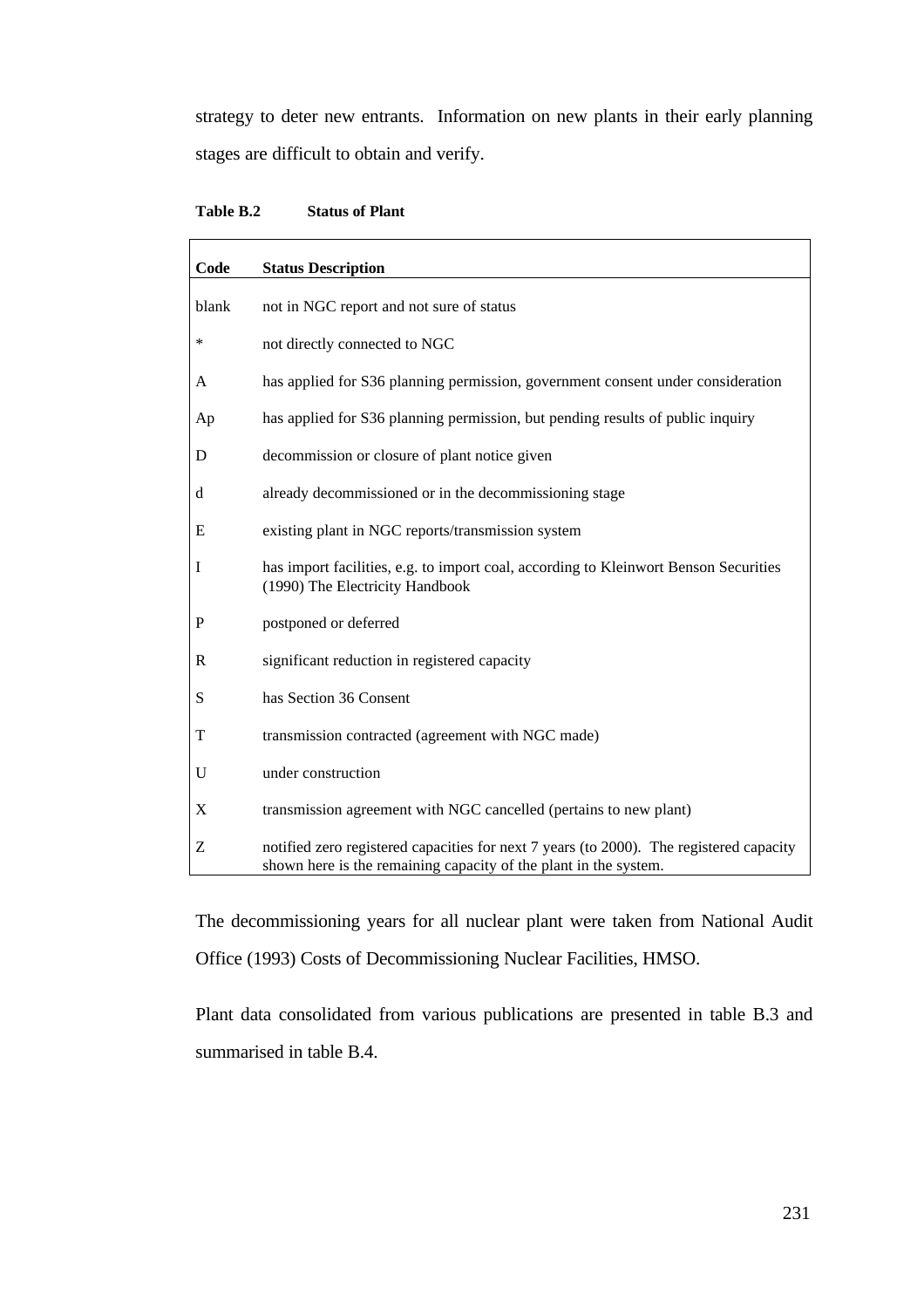| <b>SOURCE</b>          | ${\bf S}$<br>T<br>$\boldsymbol{\rm A}$<br>T<br>$\mathbf U$<br>${\bf S}$ | <b>NAME</b>                  | <b>PLANT</b><br><b>TYPE</b> | <b>CAP</b><br><b>ITA</b><br>L<br>$\cos$<br>T<br>£mio | <b>DNC</b><br>$[11]$ | <b>REGIS</b><br><b>TERED</b><br><b>CAPAC</b><br><b>ITY</b><br>(MW) | $\mathbf 0$<br>W<br><b>NE</b><br>$R^*$ | $\bf CO$<br><b>MM</b><br><b>ISSI</b><br>ON<br>ED | <b>DEC</b><br>OM<br><b>MISS</b><br><b>IONI</b><br>$\mathbf{NG}$ | <b>Bid</b><br>Price<br>$\pounds/M$<br>Wh |
|------------------------|-------------------------------------------------------------------------|------------------------------|-----------------------------|------------------------------------------------------|----------------------|--------------------------------------------------------------------|----------------------------------------|--------------------------------------------------|-----------------------------------------------------------------|------------------------------------------|
| 2.1, 2.3               | Е                                                                       | Dungeness B                  | <b>AGR</b>                  |                                                      | 720                  | 1,120                                                              | $\rm NE$                               | 1985                                             | 2010                                                            | 1.00                                     |
| 2.1, 2.3               | E                                                                       | Hartlepool                   | $\rm{AGR}$                  |                                                      | 1,020                | 1,176                                                              | NE                                     | 1989                                             | 2010                                                            | 0.50                                     |
| 2.1, 2.3               | E                                                                       | Heysham 1                    | $\rm{AGR}$                  |                                                      | 1,020                | 1,155                                                              | <b>NE</b>                              | 1989                                             | 2010                                                            | 1.00                                     |
| 2.3                    | Е                                                                       | Heysham 2                    | $\rm{AGR}$                  |                                                      | 1,230                | 1,340                                                              | $\rm NE$                               | 1989                                             | 2018                                                            | $1.00\,$                                 |
| 2.3                    | ${\bf E}$                                                               | Hinkley Point B              | $\mathbf{AGR}$              |                                                      | 1,120                | 1,248                                                              | <b>NE</b>                              | 1976                                             | 2007                                                            | 1.00                                     |
| 11                     |                                                                         | Maentwrog                    | Hydro                       |                                                      | 30                   |                                                                    | <b>NE</b>                              | 1928                                             |                                                                 |                                          |
| 1,1.1,2.3              | E                                                                       | Bradwell                     | magnox                      |                                                      | 245                  | 248                                                                | <b>NE</b>                              | 1962                                             | 1997                                                            | 1.00                                     |
| 2.3                    | E                                                                       | Dungeness A                  | magnox                      |                                                      | 424                  | 450                                                                | $\rm NE$                               | 1965                                             | 1995                                                            | $1.00\,$                                 |
| 1,2.3                  | ${\bf E}$                                                               | Hinkley Point A              | magnox                      |                                                      | 470                  | 470                                                                | NE                                     | 1965                                             | 1995                                                            | 1.00                                     |
| 2.3                    | ${\bf E}$                                                               | Oldbury                      | magnox                      |                                                      | 434                  | 440                                                                | NE                                     | 1967                                             | 1998                                                            | $1.00\,$                                 |
| 2.3                    | E                                                                       | Sizewell A                   | magnox                      |                                                      | 420                  | 430                                                                | $\rm NE$                               | 1966                                             | 1996                                                            | 1.00                                     |
| 2.2,2.3,2.4            | E<br>D                                                                  | Trawsfynydd                  | magnox                      |                                                      | 390                  | 240                                                                | $\rm NE$                               | 1965                                             | 1993                                                            | 1.00                                     |
| 2.3                    | Е                                                                       | Wylfa                        | magnox                      |                                                      | 840                  | 1,015                                                              | NE                                     | 1971                                             | 2001                                                            | 1.00                                     |
|                        |                                                                         | <b>TOTAL</b><br><b>ABOVE</b> |                             |                                                      | 8,363                | 9,332                                                              |                                        |                                                  |                                                                 |                                          |
| 2.2, 10, 1.2,<br>2.3   | E                                                                       | Killingholme<br>NP1          | <b>CCGT</b>                 | 250                                                  |                      | 620                                                                | <b>NP</b>                              | 1993                                             |                                                                 | 14.10                                    |
| 11                     | E                                                                       | Cwn Dyli                     | Hydro                       |                                                      | 10                   |                                                                    | <b>NP</b>                              | 1989                                             |                                                                 |                                          |
| 11                     | ${\bf E}$                                                               | Dolgarrog                    | Hydro                       |                                                      | 27                   |                                                                    | <b>NP</b>                              | 1924                                             |                                                                 |                                          |
| 11                     |                                                                         | Mary Tavy<br>Group           | Hydro                       |                                                      | 3                    |                                                                    | <b>NP</b>                              | 1932                                             |                                                                 |                                          |
| 2.3                    | $E$ I                                                                   | Aberthaw B                   | large coal                  |                                                      | 1,401                | 1,455                                                              | NP                                     | 1971                                             |                                                                 | 15.25                                    |
| 2.3                    | E                                                                       | Didcot                       | large coal                  |                                                      | 2,060                | 1,960                                                              | $\ensuremath{\text{NP}}\xspace$        | 1972                                             |                                                                 | 15.48                                    |
| 6<br>(26.5.93),2<br>.3 | $\mathop{\rm EI}\nolimits$                                              | Drax                         | large coal                  |                                                      | 3,890                | 3,870                                                              | $\ensuremath{\mathbf{NP}}\xspace$      | 1974                                             |                                                                 | 13.51                                    |
| 2.3                    | EI                                                                      | Eggborough                   | large coal                  |                                                      | 1,971                | 1,940                                                              | $\ensuremath{\mathbf{NP}}\xspace$      | 1968                                             |                                                                 | 14.09                                    |
| 2.3                    | E                                                                       | Ironbridge B                 | large coal                  |                                                      | 984                  | 970                                                                | NP                                     | 1970                                             |                                                                 | 13.74                                    |
| 2.3                    | E                                                                       | <b>Rugeley B</b>             | large coal                  |                                                      | 1,016                | 976                                                                | $\ensuremath{\mathbf{NP}}\xspace$      | 1972                                             |                                                                 | 13.30                                    |
| 2.3                    | E                                                                       | West Burton                  | large coal                  |                                                      | 1,988                | 1,932                                                              | $\ensuremath{\text{NP}}\xspace$        | 1967                                             |                                                                 | 13.89                                    |
| 2.3                    | E<br>D                                                                  | Blyth B                      | medium<br>$_{\rm coal}$     |                                                      | 620                  | 626                                                                | $\ensuremath{\text{NP}}\xspace$        | 1963                                             | 1993                                                            |                                          |

# **Table B.3 Existing Plant as at July 1993**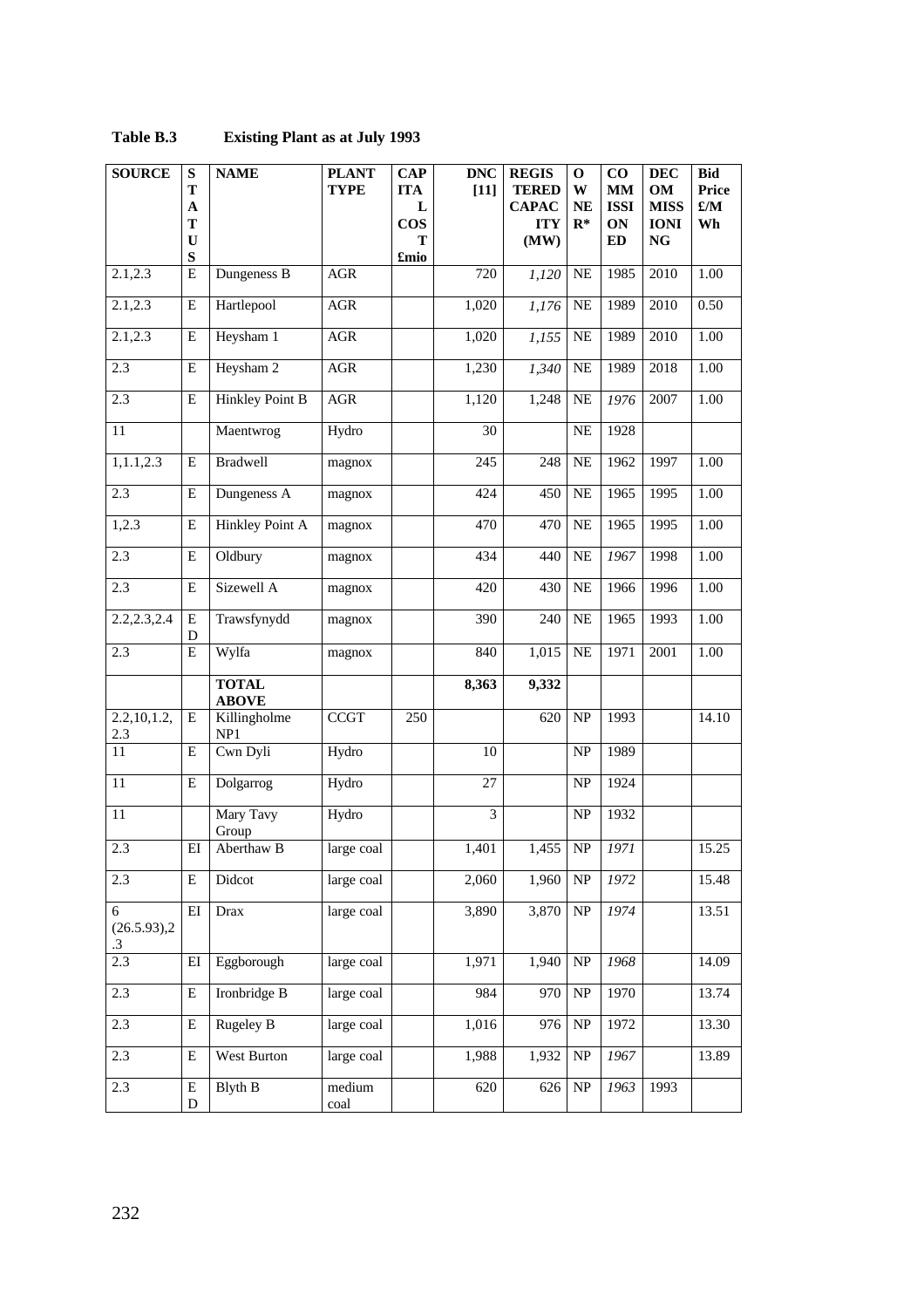| rable B.3 continued         |                                                      |                           |                             |                                                          |                      |                                                                    |                                        |                                                  |                                                                           |                                  |
|-----------------------------|------------------------------------------------------|---------------------------|-----------------------------|----------------------------------------------------------|----------------------|--------------------------------------------------------------------|----------------------------------------|--------------------------------------------------|---------------------------------------------------------------------------|----------------------------------|
| <b>SOURCE</b>               | ${\bf S}$<br>T<br>$\mathbf A$<br>T<br>U<br>${\bf S}$ | <b>NAME</b>               | <b>PLANT</b><br><b>TYPE</b> | <b>CAP</b><br><b>ITA</b><br>L<br><b>COS</b><br>Т<br>£mio | <b>DNC</b><br>$[11]$ | <b>REGIS</b><br><b>TERED</b><br><b>CAPAC</b><br><b>ITY</b><br>(MW) | $\mathbf 0$<br>W<br><b>NE</b><br>$R^*$ | $\bf CO$<br><b>MM</b><br><b>ISSI</b><br>ON<br>ED | <b>DEC</b><br>OM<br><b>MIS</b><br><b>SIO</b><br><b>NIN</b><br>$\mathbf G$ | <b>Bid</b><br>Price<br>£/MW<br>h |
| 2.3, 2.4                    | E<br>D                                               | Thorpe Marsh              | medium<br>coal              |                                                          | 1,098                | 1,050                                                              | NP                                     | 1963                                             | 1994                                                                      | 13.48                            |
| 2.3                         | E                                                    | Tilbury B                 | medium<br>coal              |                                                          | 1,412                | 1,360                                                              | <b>NP</b>                              | 1968                                             |                                                                           | 15.26                            |
| 2.3                         | E                                                    | Willington B              | medium<br>coal              |                                                          | 376                  | 376                                                                | NP                                     | 1962                                             |                                                                           | 12.76                            |
| 3, 3.2 D<br>but 2.3<br>incl | E<br>RI<br>Z                                         | Eggborough GT             | OCGT,<br>aux                |                                                          |                      | 68                                                                 | NP                                     | 1968                                             | 1993                                                                      |                                  |
| 6(9.4.93),2<br>$\cdot$ 3    | E                                                    | Aberthaw B GT             | OCGT,<br>aux                |                                                          |                      | 51                                                                 | NP                                     | 1967                                             |                                                                           | 93.81                            |
| 0,2.3                       | E                                                    | Didcot GT                 | OCGT,<br>aux                |                                                          |                      | 100                                                                | NP                                     | 1972                                             |                                                                           | 100.99                           |
| 0,2.3                       | E<br>Z                                               | Drax GT                   | OCGT,<br>aux                |                                                          |                      | 140                                                                | NP                                     | 1974                                             |                                                                           | 93.16                            |
| 0,2.3                       | ${\bf E}$                                            | Fawley GT                 | OCGT,<br>aux                |                                                          |                      | 68                                                                 | NP                                     | 1969                                             |                                                                           | 94.30                            |
| 0,2.3                       | E                                                    | Ironbridge GT             | OCGT,<br>aux                |                                                          |                      | 34                                                                 | NP                                     | 1967                                             |                                                                           | 99.70                            |
| 0,2.3                       | E                                                    | Littlebrook GT            | OCGT,<br>aux                |                                                          |                      | 105                                                                | <b>NP</b>                              | 1982                                             |                                                                           | 93.01                            |
| 0,2.3                       | E                                                    | Pembroke GT               | OCGT,<br>aux                |                                                          |                      | 75                                                                 | <b>NP</b>                              | 1970                                             |                                                                           | 95.76                            |
| 0,2.3                       | E                                                    | Rugeley B GT              | OCGT,<br>aux                |                                                          |                      | 50                                                                 | NP                                     | 1969                                             |                                                                           | 84.54                            |
| 0,2.3, 2.4                  | E<br>D                                               | Thorpe Marsh<br><b>GT</b> | OCGT,<br>aux                |                                                          |                      | 56                                                                 | NP                                     | 1966                                             | 1994                                                                      | 79.78                            |
| 0,2.3                       | E                                                    | Tilbury GT                | OCGT,<br>aux                |                                                          |                      | 68                                                                 | NP                                     | 1965                                             |                                                                           | 130.82                           |
| 0,2.3                       | EI                                                   | West Burton GT            | OCGT,<br>aux                |                                                          |                      | 80                                                                 | NP                                     | 1967                                             |                                                                           | 94.14                            |
| 0,11,2.3                    | E                                                    | Cowes GT                  | OCGT,<br>main               |                                                          | 140                  | 140                                                                | NP                                     | 1982                                             |                                                                           | 93.03                            |
| 0,2.3                       | $E^*$                                                | Letchworth GT             | OCGT,<br>main               |                                                          | 140                  | 140                                                                | NP                                     | 1979                                             |                                                                           | 93.16                            |
| 0,2.3                       | E*                                                   | Norwich GT                | OCGT,<br>main               |                                                          | 110                  | 110                                                                | <b>NP</b>                              | 1966                                             |                                                                           | 94.46                            |
| 0,2.3                       | E*                                                   | Ocker Hill GT             | OCGT,<br>main               |                                                          | 280                  | 280                                                                | NP                                     | 1979                                             |                                                                           | 97.37                            |
| 2.3                         | Е<br>$\mathbb{R}$<br>Z                               | Fawley                    | oil                         |                                                          | 1,034                | 968                                                                | NP                                     | 1969                                             |                                                                           | 40.76                            |
| 6(9.4.93),2<br>$\cdot$ 3    | E                                                    | Littlebrook D             | oil                         |                                                          | 2,160                | 2,055                                                              | NP                                     | 1982                                             |                                                                           | 25.66                            |
| 2.3                         | ${\bf E}$<br>$\mathbb{R}$<br>Z                       | Pembroke                  | oil                         |                                                          | 1,530                | 1,461                                                              | NP                                     | 1970                                             |                                                                           | 25.64                            |
| 0, 2.2,<br>3.2, 2.3         | ${\bf E}$<br>RI<br>Z                                 | Aberthaw A                | small<br>coal               |                                                          | 376                  | 192                                                                | NP                                     | 1960                                             | 1993                                                                      | 18.07                            |
| 2.3                         | Е                                                    | <b>Blyth A</b>            | small<br>coal               |                                                          | 448                  | 456                                                                | NP                                     | 1958                                             |                                                                           | 14.25                            |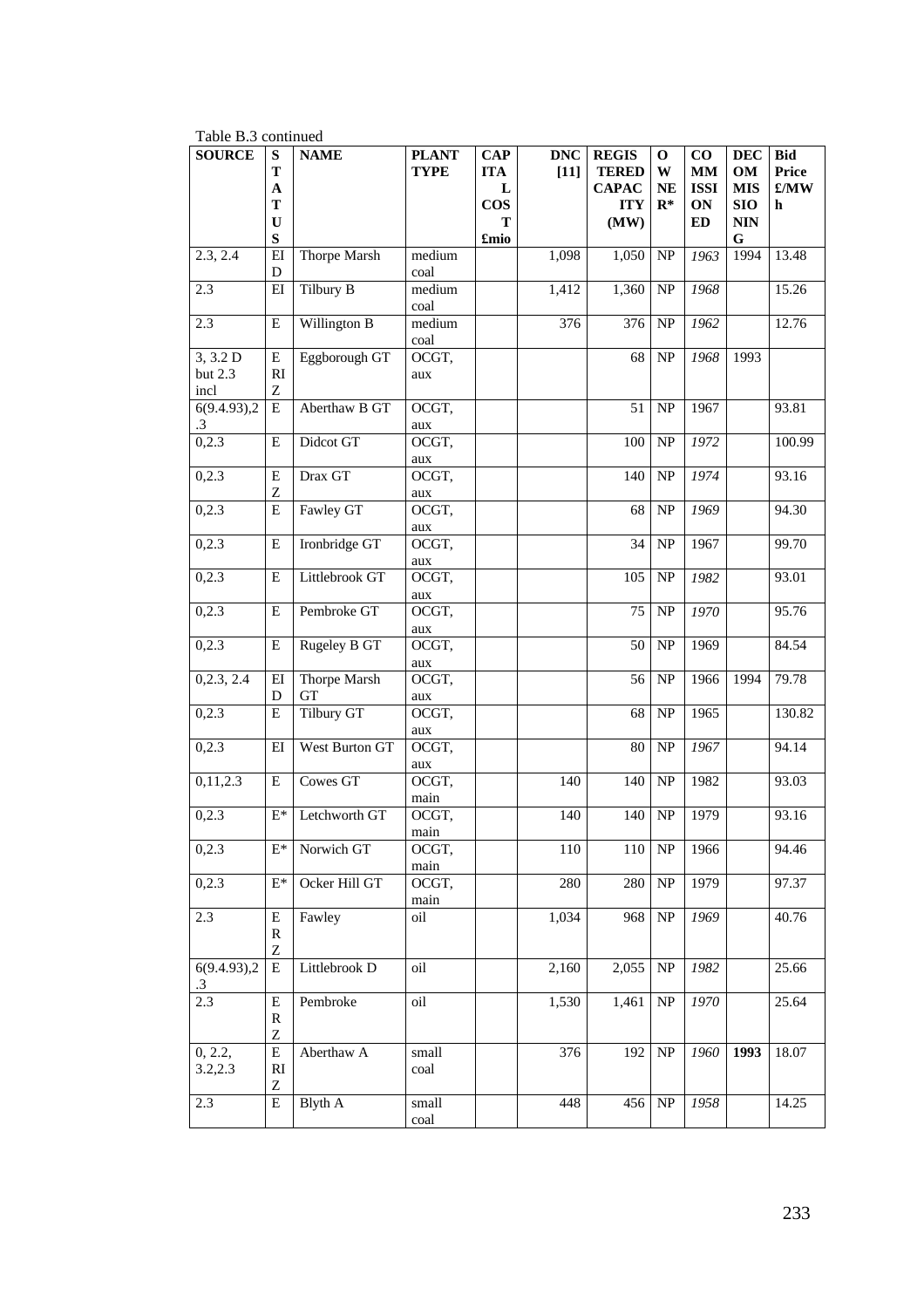| <b>SOURCE</b>    | S                          | <b>NAME</b>           | <b>PLANT</b> | $\bf CAP$  | <b>DNC</b> | <b>REGIS</b> | 0                      | $\bf CO$    | <b>DEC</b> | <b>Bid</b>   |
|------------------|----------------------------|-----------------------|--------------|------------|------------|--------------|------------------------|-------------|------------|--------------|
|                  | T                          |                       | <b>TYPE</b>  | <b>ITA</b> | $[11]$     | <b>TERED</b> | W                      | <b>MM</b>   | <b>OM</b>  | <b>Price</b> |
|                  | A                          |                       |              | L          |            | <b>CAPAC</b> | <b>NE</b>              | <b>ISSI</b> | <b>MIS</b> | £/MW         |
|                  | T                          |                       |              | $\cos$     |            | <b>ITY</b>   | $R^*$                  | ON          | <b>SIO</b> | h            |
|                  | $\mathbf U$                |                       |              | т          |            | (MW)         |                        | <b>ED</b>   | <b>NIN</b> |              |
|                  | ${\bf S}$                  |                       |              | £mio       |            |              |                        |             | G          |              |
| 0,2.2,3,9,2      | $E^*$                      | Rugeley A             | small        |            | 560        | 228          | <b>NP</b>              | 1961        | 1993       | 17.67        |
| $\cdot$ 3        | Ζ                          |                       | coal         |            |            |              |                        |             |            |              |
| 0,2.2,3,9,2      | E                          | <b>Skelton Grange</b> | small        |            | 448        | 228          | NP                     | 1961        | 1993       | 16.41        |
| $\cdot$ 3        | $\mathbb{R}$               |                       | coal         |            |            |              |                        |             |            |              |
|                  | Z                          |                       |              |            |            |              |                        |             |            |              |
| 2.3              | $E^*$                      | Staythorpe B          | small        |            | 336        | 354          | NP                     | 1960        |            | 15.59        |
|                  |                            |                       | coal         |            |            |              |                        |             |            |              |
| 2.2, 2.3         | E                          | Uskmouth              | small        |            | 336        | 228          | NP                     | 1961        | 1993       | 18.03        |
|                  | $\mathbb{R}$               |                       | coal         |            |            |              |                        |             |            |              |
|                  | Z                          |                       |              |            |            |              |                        |             |            |              |
| 0,2.2,3,9,2      | Е                          | Willington A          | small        |            | 392        | 98           | NP                     | 1957        | 1993       | 16.84        |
| $\cdot$ 3        | R                          |                       | coal         |            |            |              |                        |             |            |              |
|                  | $\mathbf D$                |                       |              |            |            |              |                        |             |            |              |
|                  | Z                          |                       |              |            |            |              |                        |             |            |              |
|                  |                            | <b>TOTAL</b>          |              |            | 25,146     | 24,968       |                        |             |            |              |
|                  |                            | <b>ABOVE</b>          |              |            |            |              |                        |             |            |              |
| 3.4,             | E                          | Killingholme          | CCGT         | 300        |            | 900          | PG                     | 1992        |            | 14.10        |
| 6(20.4.93),      |                            | PG1                   |              |            |            |              |                        |             |            |              |
| 8,1.2,2.3        |                            |                       |              |            |            |              |                        |             |            |              |
| 4.1, 11          |                            | Rheidol               | Hydro        |            | 49         |              | PG                     | 1966        |            |              |
|                  |                            |                       |              |            |            |              |                        |             |            |              |
| 2.3              | E                          | Cottam                | large coal   |            | 1,970      | 1,988        | PG                     | 1969        |            | 14.38        |
|                  | EI                         | Ferrybridge C         |              |            | 1,966      | 1,960        | PG                     |             |            | 14.16        |
| 6                |                            |                       | large coal   |            |            |              |                        | 1966        |            |              |
| (9.4.93),2.<br>3 |                            |                       |              |            |            |              |                        |             |            |              |
| 2.3              | EI                         | Fiddler's Ferry       | large coal   |            | 1,914      | 1,940        | PG                     | 1971        |            | 15.49        |
|                  |                            |                       |              |            |            |              |                        |             |            |              |
| 2.3              | E                          | Kingsnorth            | large coal   |            | 1,954      | 1,940        | PG                     | 1970        |            |              |
|                  |                            |                       |              |            |            |              |                        |             |            |              |
| 6                | $\mathbf E$                | Ratcliffe On Soar     | large coal   |            | 1,974      | 1,990        | PG                     | 1968        |            | 14.27        |
| (26.5.93),2      |                            |                       |              |            |            |              |                        |             |            |              |
| $\cdot$ 3        |                            |                       |              |            |            |              |                        |             |            |              |
| 2.3              | E                          | Drakelow <sub>C</sub> | medium       |            | 910        | 999          | PG                     | 1965        |            | 15.29        |
|                  |                            |                       | coal         |            |            |              |                        |             |            |              |
| 2.3              | E                          | High Marnham          | medium       |            | 930        |              | 945 PG                 | 1959        |            | 15.23        |
|                  |                            |                       | coal         |            |            |              |                        |             |            |              |
| 0 D but          | $E$ I                      | Ferrybridge C         | OCGT         |            |            | 34           | PG                     | 1966        | 1992       |              |
| 2.3 incl         | Z                          | <b>GT</b>             |              |            |            |              |                        |             |            |              |
| $0$ D but        | $\mathop{\rm EI}\nolimits$ | Fiddler's Ferry       | OCGT         |            |            | 34           | PG                     | 1969        | 1992       |              |
| 2.3 incl         | Ζ                          | ${\rm GT}$            |              |            |            |              |                        |             |            |              |
| $0, 4$ D but     | EI                         | Kingsnorth GT         | OCGT,        |            |            | 34           | PG                     | 1967        | 1992       |              |
| 2.3 incl         | Z                          |                       | aux          |            |            |              |                        |             |            |              |
| $0$ D but        | ${\bf E}$                  | Ratcliffe GT          | OCGT,        |            |            | 34           | PG                     | 1968        | 1992       |              |
| 2.3 incl         | Ζ                          |                       | aux          |            |            |              |                        |             |            |              |
| 0,4 D, but       | Е                          | Cottam GT             | OCGT,        |            |            | 50           | $\mathbf{P}\mathbf{G}$ | 1969        | 1992       |              |
| 2.3 incl         | DI                         |                       | aux          |            |            |              |                        |             |            |              |
|                  | Z                          |                       |              |            |            |              |                        |             |            |              |
| 0,2.3            | E                          | Grain GT              | OCGT,        |            |            | 145          | PG                     | 1979        |            | 157.22       |
|                  |                            |                       | aux          |            |            |              |                        |             |            |              |
| 0,2.3            | E                          | Ince GT               | OCGT,        |            |            | 50           | PG                     | 1979        |            | 151.88       |
|                  |                            |                       | aux          |            |            |              |                        |             |            |              |

Table B.3 continued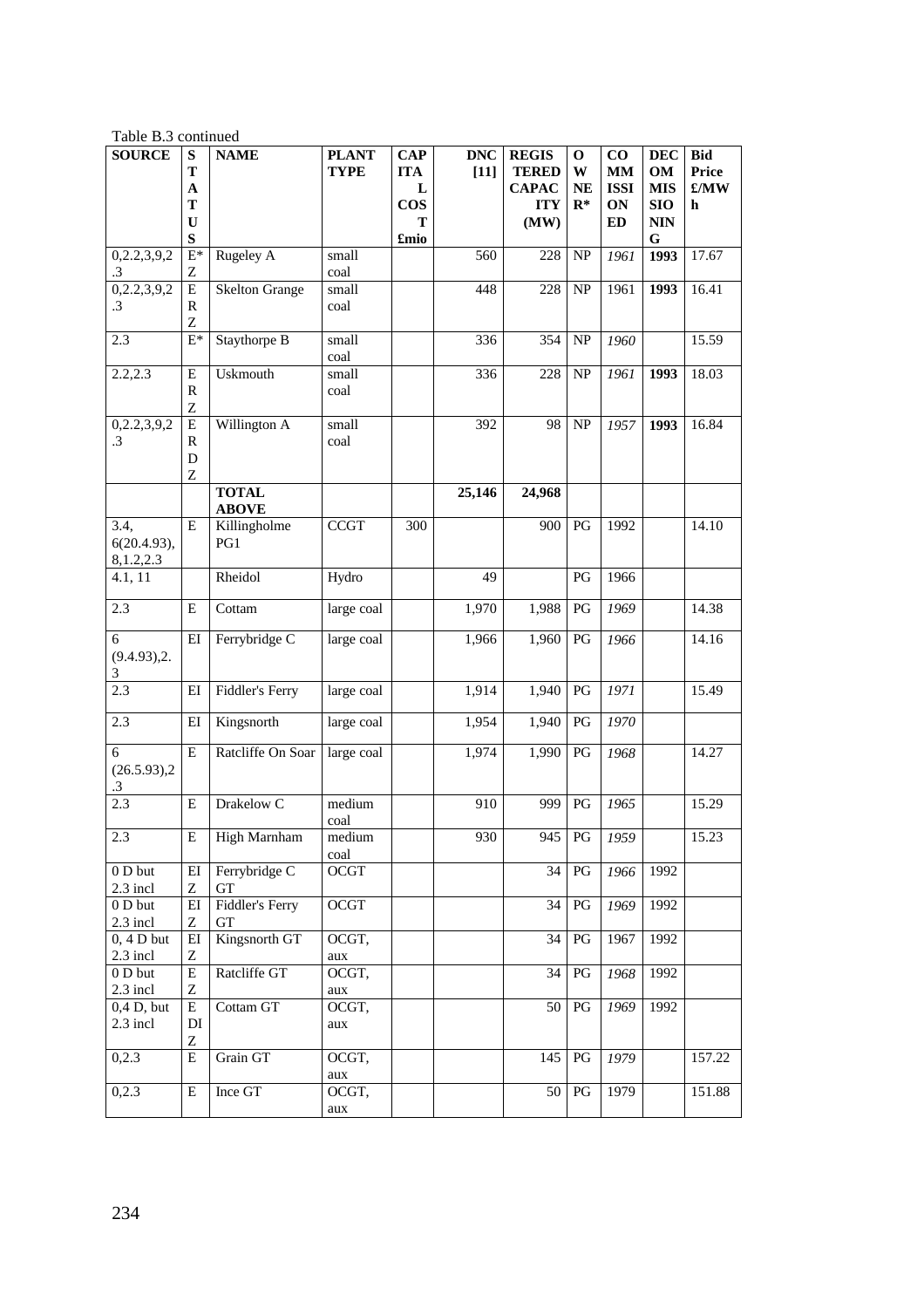| raon <i>p.o</i> communi         |                                                                 |                                |                             |                                                     |                      |                                                                    |                                                  |                                                                       |                                                                         |                                                   |
|---------------------------------|-----------------------------------------------------------------|--------------------------------|-----------------------------|-----------------------------------------------------|----------------------|--------------------------------------------------------------------|--------------------------------------------------|-----------------------------------------------------------------------|-------------------------------------------------------------------------|---------------------------------------------------|
| <b>SOURCE</b>                   | ${\bf S}$<br>T<br>$\mathbf{A}$<br>T<br>$\mathbf U$<br>${\bf S}$ | <b>NAME</b>                    | <b>PLANT</b><br><b>TYPE</b> | $\bf CAP$<br><b>ITA</b><br>L<br>$\cos$<br>T<br>£mio | <b>DNC</b><br>$[11]$ | <b>REGIS</b><br><b>TERED</b><br><b>CAPAC</b><br><b>ITY</b><br>(MW) | $\mathbf 0$<br>$\mathbf W$<br><b>NE</b><br>$R^*$ | $\bf CO$<br>$\mathbf{M}\mathbf{M}$<br><b>ISSI</b><br>ON<br>${\bf ED}$ | <b>DEC</b><br>OM<br><b>MIS</b><br><b>SIO</b><br><b>NIN</b><br>${\bf G}$ | <b>Bid</b><br>Price<br>$\pounds/\mathbf{MW}$<br>h |
| 0,2.3                           | $\mathrm{E}^*$                                                  | Taylor's Lane GT               | OCGT,<br>main               |                                                     | 140                  | 132                                                                | PG                                               | 1979                                                                  |                                                                         | 152.00                                            |
| 0,2.3                           | ${\bf E}$                                                       | Watford GT                     | OCGT,<br>main               |                                                     | 70                   | 70                                                                 | $\mathbf{P}\mathbf{G}$                           | 1979                                                                  |                                                                         | 110.79                                            |
| 6(9.4.93),7<br>, 2.3            | E                                                               | Grain                          | oil                         |                                                     | 2,068                | 2,700                                                              | PG                                               | 1979                                                                  |                                                                         | 39.52                                             |
| 2.3                             | E                                                               | Ince B                         | oil                         |                                                     | 1,010                | 960                                                                | $\mathbf{P}\mathbf{G}$                           | 1982                                                                  |                                                                         | 34.84                                             |
| 2.3                             | Е                                                               | Richborough                    | oil                         |                                                     | 342                  | 342                                                                | $\mathbf{P}\mathbf{G}$                           | 1962                                                                  |                                                                         | 21.01                                             |
| 2,4,<br>0,<br>9,2.3             | ${\bf E}$<br>R                                                  | <b>Castle Donington</b>        | small<br>coal               |                                                     | 564                  | 210                                                                | PG                                               | 1956                                                                  |                                                                         | 22.58                                             |
|                                 |                                                                 | <b>TOTAL</b><br><b>ABOVE</b>   |                             |                                                     | 15,861               | 17,457                                                             |                                                  |                                                                       |                                                                         |                                                   |
| 3.1, 1.2, 2.3                   | $E^*$                                                           | <b>Brigg</b>                   | <b>CCGT</b>                 | 100                                                 |                      | 272                                                                | IN                                               | 1993                                                                  |                                                                         | 14.10                                             |
| 10, 1.2, 2.3                    | $E^*$                                                           | Corby                          | <b>CCGT</b>                 | 200                                                 |                      | 412                                                                | $\mathbb{N}$                                     | 1993                                                                  |                                                                         | 14.10                                             |
| 1.2, 2.3                        | $E^*$                                                           | Peterborough                   | <b>CCGT</b>                 | 200                                                 |                      | $\overline{405}$                                                   | IN                                               | 1993                                                                  |                                                                         | 14.10                                             |
| 3.1, 2.3                        | $E^*$                                                           | Roosecote                      | <b>CCGT</b>                 |                                                     | 230                  | 229                                                                | $\mathbb{N}$                                     | 1991                                                                  |                                                                         | 14.10                                             |
| 3.4.<br>6(19.5.92),<br>1.2, 2.3 | E                                                               | <b>Teesside/Greyst</b><br>ones | CCGT/C<br>HP                | 850                                                 |                      | 1,875                                                              | IN                                               | 1993                                                                  |                                                                         |                                                   |
|                                 |                                                                 | <b>TOTAL</b><br><b>ABOVE</b>   |                             |                                                     | 230                  | 3,193                                                              |                                                  |                                                                       |                                                                         |                                                   |
| 2.3                             | E                                                               | Dinorwig                       | Hydro                       |                                                     |                      | 1,740                                                              | <b>OT</b>                                        | 1984                                                                  |                                                                         |                                                   |
| 2.3                             | E                                                               | Ffestiniog                     | Hydro                       |                                                     |                      | 360                                                                | <b>OT</b>                                        | 1963                                                                  |                                                                         |                                                   |
| 1,2.1,2.2,2<br>$\cdot$ 3        | $E^*$                                                           | Calder Hall                    | magnox                      |                                                     | 198                  | 192                                                                | <b>OT</b>                                        | 1956                                                                  | 1996                                                                    | $0.00\,$                                          |
|                                 |                                                                 | <b>TOTAL</b><br><b>ABOVE</b>   |                             |                                                     | 198                  | 2,292                                                              |                                                  |                                                                       |                                                                         |                                                   |
| 2.3                             | Е                                                               | <b>FRANCE</b>                  | external                    |                                                     |                      | 1,972                                                              | $_{\rm LI}$                                      |                                                                       |                                                                         | 8.00                                              |
| 2.3                             | E                                                               | <b>SCOTLAND</b>                | external                    |                                                     |                      | 850                                                                | ${\rm LI}$                                       |                                                                       |                                                                         | 11.33                                             |
|                                 |                                                                 | <b>TOTAL</b><br><b>ABOVE</b>   |                             |                                                     |                      | 2,822                                                              |                                                  |                                                                       |                                                                         |                                                   |

Table B.3 continued

\* Owner Groups: NE = Nuclear Electric, NP = National Power, PG = PowerGen, IN = Independent power producer, OT = Other: BNFL, NGC, LI = Link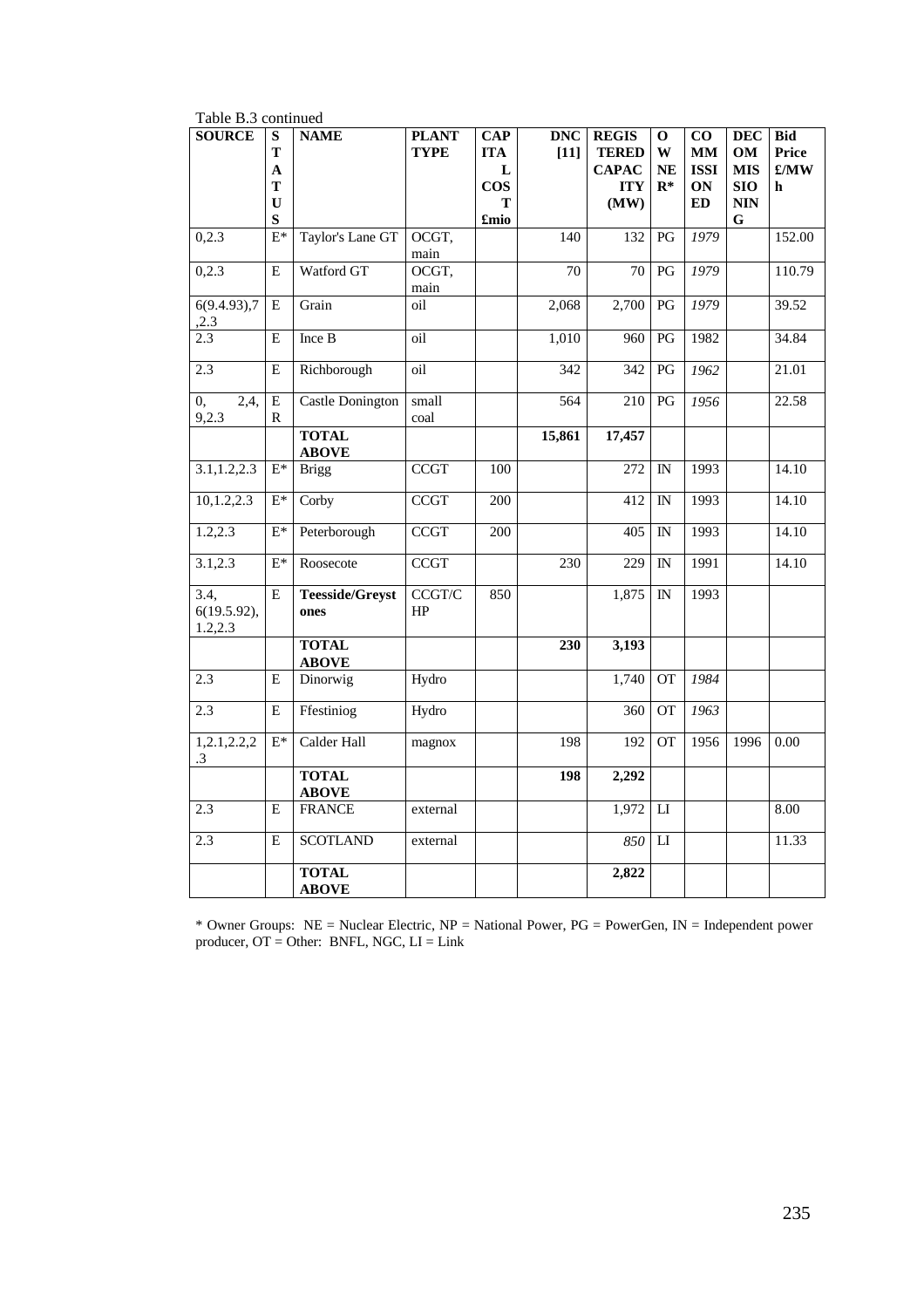| <b>Type of Plant</b>              | <b>Number</b>  | <b>Capacity in MW</b> | <b>Proportion</b> |
|-----------------------------------|----------------|-----------------------|-------------------|
| Nuclear: Magnox                   | 7              | 3,485                 |                   |
| Nuclear: AGR                      | 5              | 6,039                 | 15.8%             |
| Large Coal                        | 12             | 22,921                |                   |
| Medium Coal                       | 6              | 5,356                 |                   |
| Small Coal                        | 8              | 1,994                 | total coal: 50.3% |
| Oil                               | 6              | 8,486                 | 14.1%             |
| Open Cycle Gas Turbine (OCGT)     | 25             | 2,148                 | 3.6%              |
| Combined Cycle Gas Turbine (CCGT) | 7              | 4,713                 | 7.8%              |
| Hydro                             | 7              | 2,219                 | 3.7%              |
| Link (Scotland and France)        | $\overline{2}$ | 2,822                 | 4.7%              |
| <b>TOTAL</b>                      | 85             | 60,183                | 100%              |

**Table B.4 Summary of All Plant in England and Wales NGC System as at July 1993**

## **B.2 Deterministic Approach**

# **B.2.1 Description of Approach**

The Central Electricity Generating Board used scenario and sensitivity analyses to assess the impacts of major uncertainties on its plans for capacity expansion, mainly to support the decision to invest in a new type of plant. Their approach is deterministic, starting with the construction of several plausible future scenarios. Their scenario analysis rested on major scenario drivers and painted interesting pictures of the future, typically reflecting most likely and extreme cases. A detailed electricity planning model is then run for each scenario to determine the optimal mix of capacity over the planning horizon. This optimisation programme is dataintensive and non-transparent but enables the assessment of both marginal plant economics and total costs. The main advantage of such an optimisation is that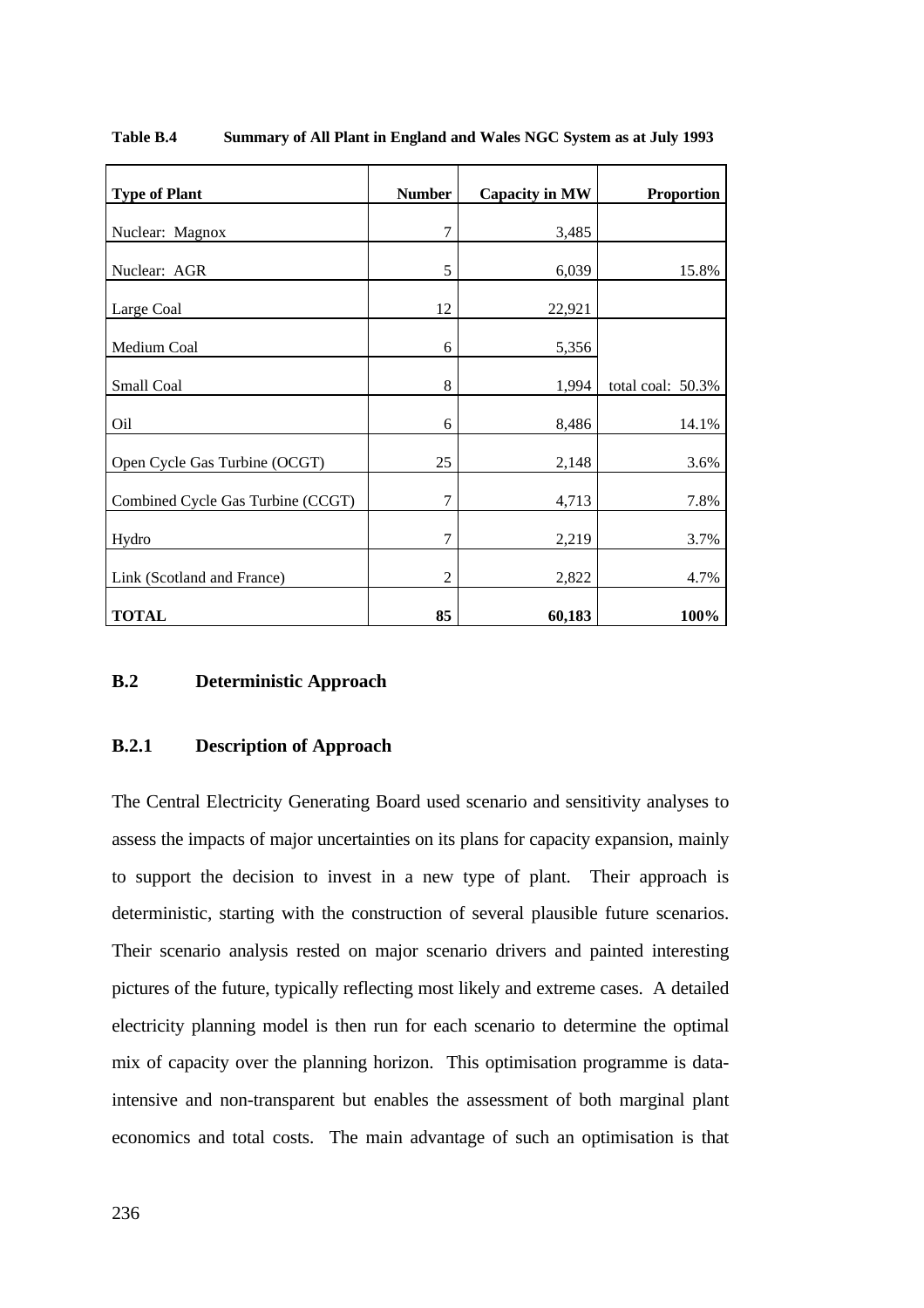different constraints can be included. While scenario analysis covers a range of futures, it does not take into account fluctuations within or deviations from each scenario. Sensitivity analysis is needed to explore the uncertainties in individual parameter values and variations of scenarios. In fact, the CEGB relied on extensive sensitivity analysis to defend their estimates in the Sizewell B and Hinkley C public inquiries against opposing assumptions and appraisal methods. The deterministic approach is easy to follow, thus lending itself to credibility and immediate acceptance.

Capacity planning in electricity generation has been traditionally formulated as a resource allocation optimisation problem. It allocates different types of plants, each with different capital and operating costs, to different periods with the further specification of plant capacity to meet pre-specified demand. Without the optimisation formulation, it is more difficult to assess the choice of plant via a marginal cost analysis in the manner of the first pilot study (Appendix A), the amount (unit capacity size and total number of plant) to install in terms of total to meet demand, and the timing of installation by a decision tree as details of production costing which contribute to merit order will be lost, and seasonal plant availabilities and load duration curves are absent. The timing decision is a function of the lead time or construction period, expected demand, existing capacity, and type of plant. Decisions are made at one point in time for all future periods. This kind of deterministic optimisation treats the different periods equally and does not consider contingencies.

# **B.2.2 Description of Replication**

The replication of this approach consisted of spreadsheet analysis to generate the scenarios and then spreadsheet macros to translate them into input files for the optimisation programme. The ECAP (Vlahos, 1991) optimisation programme is a proprietary PC-based application which runs in the Windows operating system and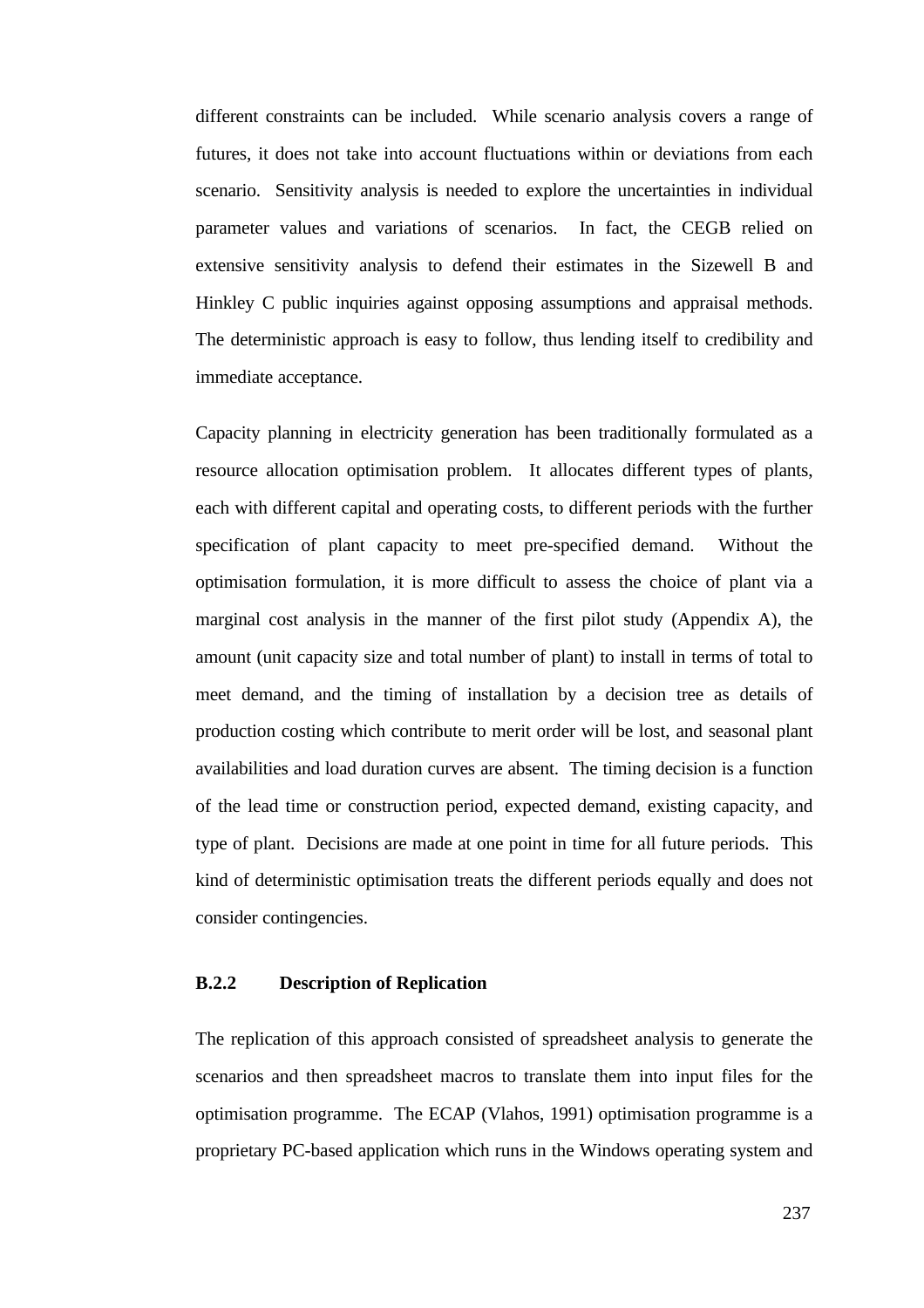uses Benders' decomposition. ECAP has been validated in (Vlahos and Bunn, 1988b) against CEGB's mixed linear programming mainframe-based MIXLP programme and found to be about 100 times faster. It makes use of iterations to close the gap between lower and upper bounds to a user-defined tolerance level. The smaller the tolerance level, the more optimal the solution, and the longer it takes to reach convergence.

Permutations of demand growth over time, seasonal load duration curves, and fuel escalation rates resulted in 36 different scenarios. The demand uncertainty, for example, can be reasoned as follows: extreme weather conditions contribute to more peaks in demand, translating to a steeper load duration curve for that particular season. The base case contained 8 load duration curves (LDC) to correspond to each of the seasons. On top of the original LDC, we constructed the case for more base load and more peak load, hence ending up with two additional LDCs for each season, totalling 24 LDCs altogether. LDC for season 1, for example, is illustrated in figure B.1.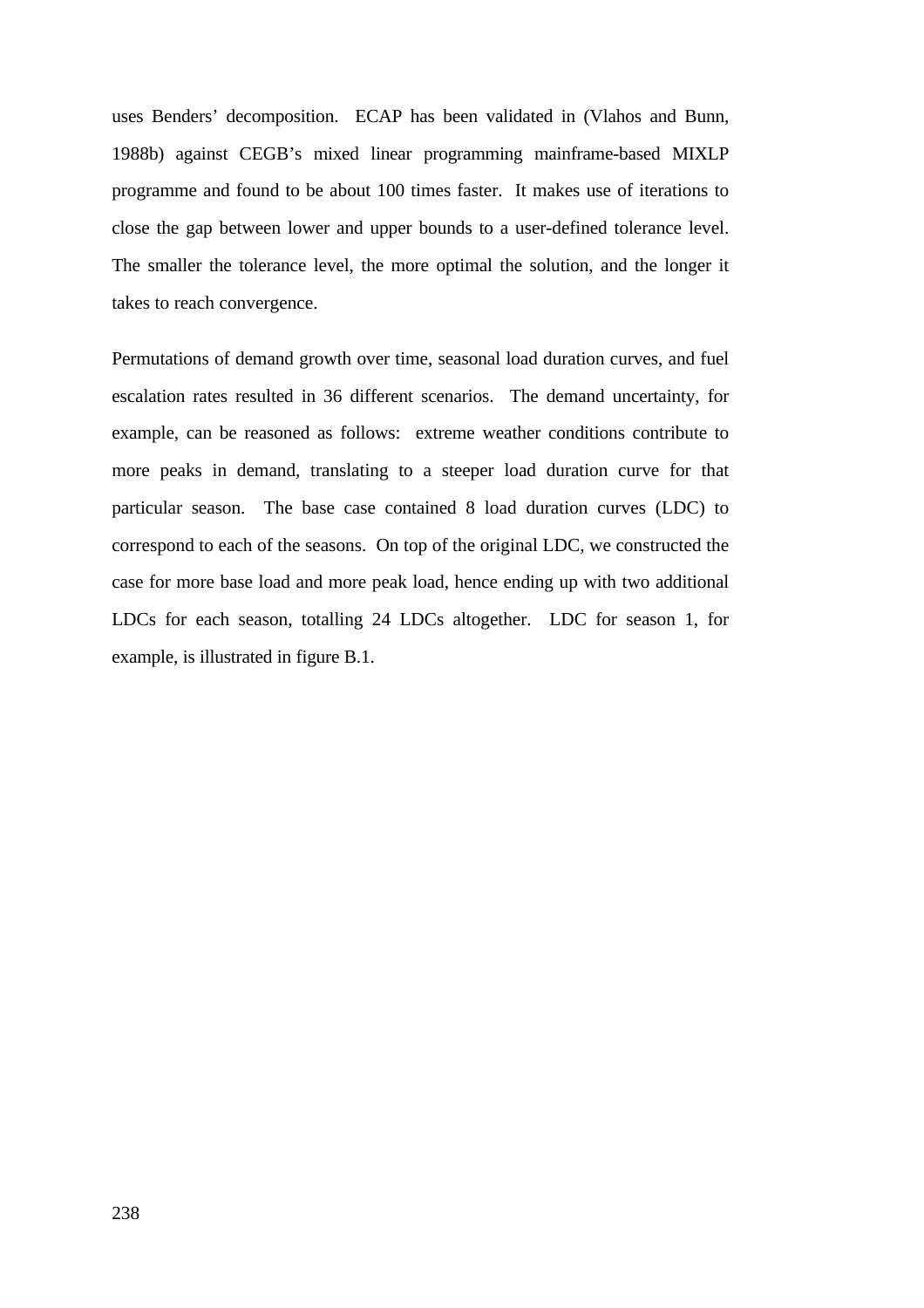

**Figure B.1 Load Duration Curves for Demand Uncertainty**

Figure B.2 shows how these three factors are used to generate the scenarios. These scenarios reflect status quo and extreme conditions. Within each scenario, the optimisation programme is run to get the optimal capacity plan. Of the 36 outcome plans, those that generated the highest and lowest optimal expansion costs are then analysed in depth. Next, inputs are toggled to create a plan where new nuclear plants will be economic to install. Sensitivity to planning margin is also tested by comparing the selected scenarios under the status quo 20% reserve margin conditions to 40% at low and high rates of demand growth. We took a short cut, the parameters varied in the sensitivity analysis were the same ones used in constructing the scenarios.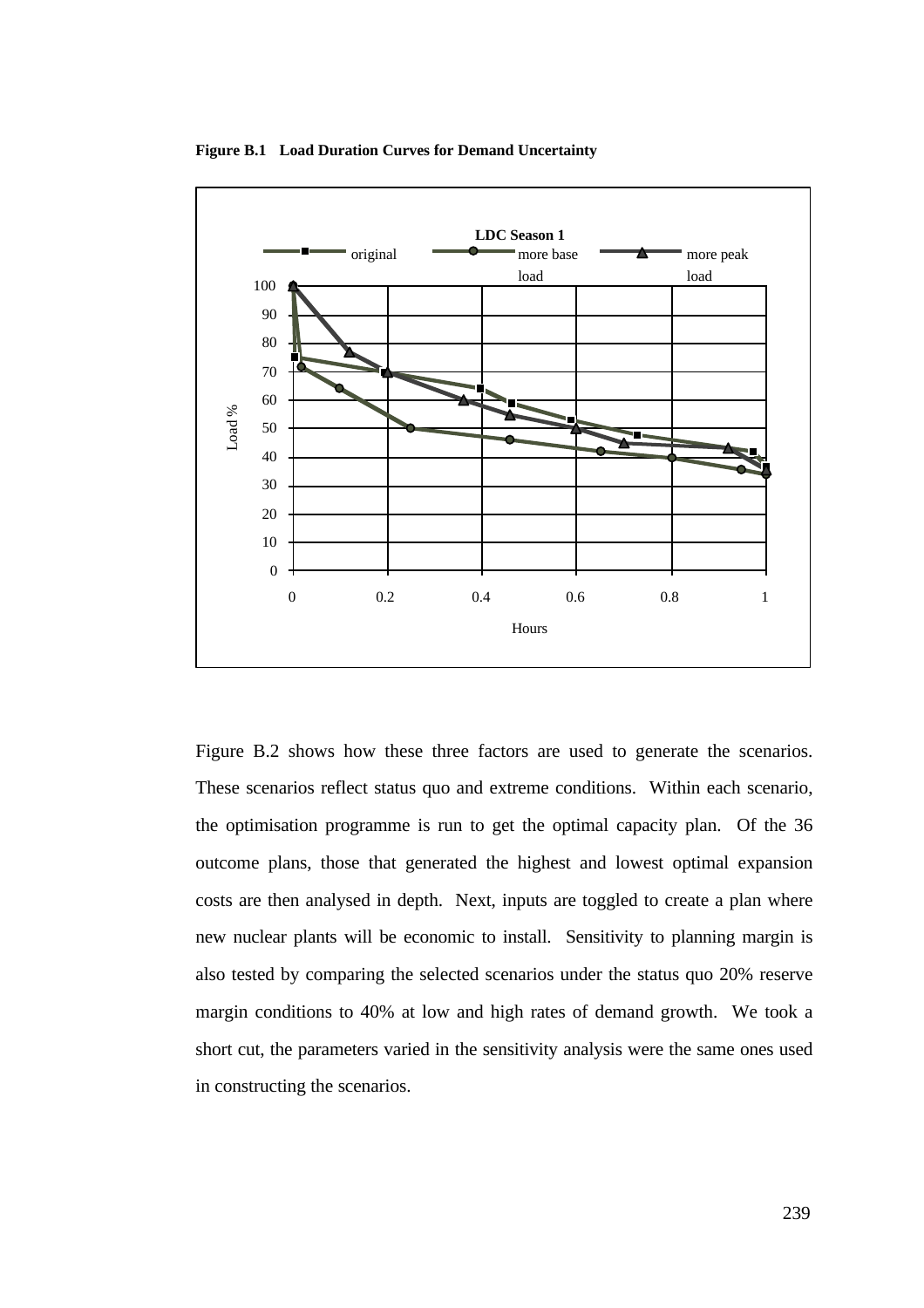

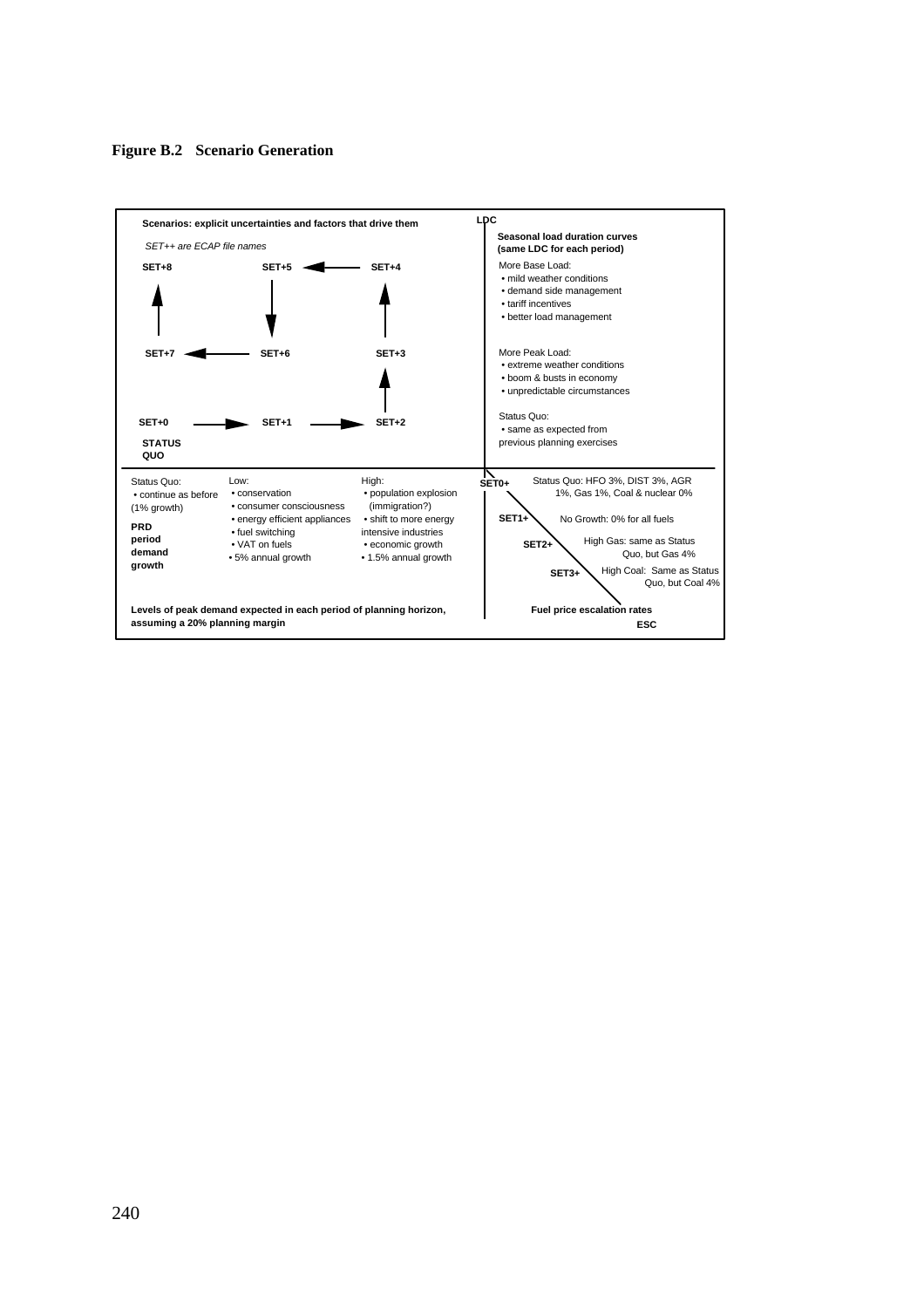The 65 existing plants in the system total 55,616 MW (or 55.6 GW) of capacity. The breakdown by type of plant and ownership are given table B.3. The base case or status quo scenario takes the updated list of existing plants and subjects them to technical parameter values as used by the former CEGB. No minimum or maximum new capacity is specified in the optimisation, except for renewables. Renewable technology, such as wind and tidal power, are assumed to grow at a rate according to incentives under the Non-Fossil Fuel Obligation subsidy. Availabilities, generation costs, basic seasonal load duration curves, and other factors are assumed not to have deviated from the last CEGB run in 1990. New plant options of the same technology have the same characteristics as existing plants. For example, a new nuclear plant, whether AGR or PWR, has a technical and economic life of 40 years, interest during construction<sup>1</sup> of 4.2, and 1175 MW capacity per unit. The six types of new plant options are nuclear, coal, CCGT for baseload, CCGT for peakload, gas turbine (open cycle), and renewables. A further breakdown is not considered. The first priority in meeting demand is taken up by renewables. The capacity cost per plant per season is the same for plants of the same technology. Generation cost varies marginally for each season. Operations and maintenance (O&M) costs represent an annual fixed cost per plant.

Factors that contribute towards the status quo scenario are called status quo files. The status quo period demand grows at 1% per year starting from 51,400 MW peak demand in 1994. The status quo fuel escalation rates are annually 3% for heavy fuel oil, 3% for diesel, 1% for AGR, 1% for natural gas, and 0% for coal and nuclear. There are two kinds of fuel escalation rates, one for AGR, and the other for Magnox and PWR. Two kinds of fuel escalation rates correspond to British

 $\overline{a}$ 

<sup>&</sup>lt;sup>1</sup> Interest during construction can be expressed as a lump sum monetary value, as a rate of interest, or, in this case, a "number of years of interest during construction." This is simply half the construction period.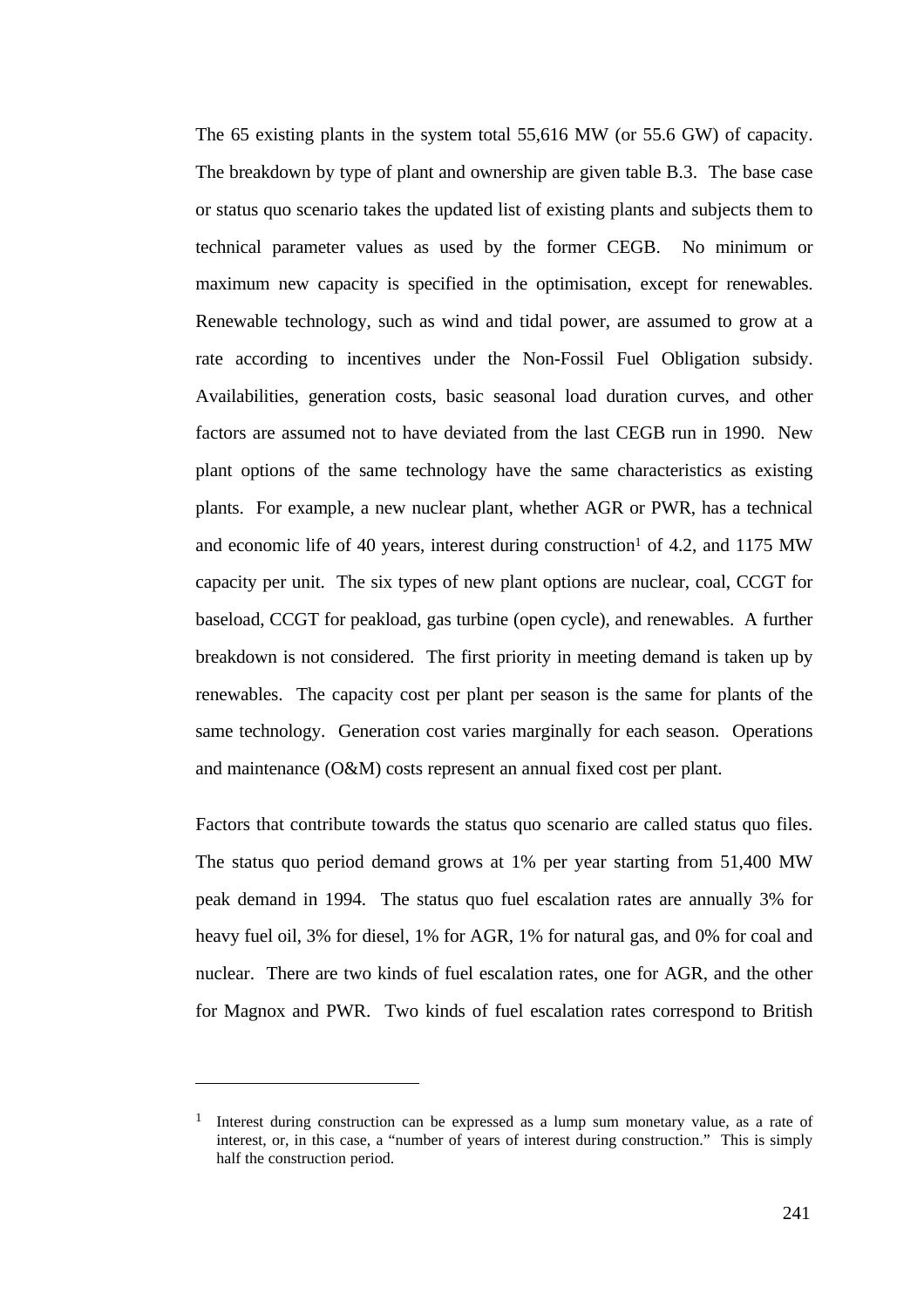Coal and imported coal. All oil-fired stations take heavy fuel oil. All gas turbines take diesel (DIST). All Combined Cycle Gas Turbines (CCGT) take natural gas. Plant availabilities and load duration curves are described for each of the eight seasons. These eight seasons correspond to the weekday and weekends of four kinds of season of the year with respect to peak and plateaus. Plant availabilities have more variation than fuels, e.g. four kinds of availability patterns exist for nuclear plants: magnox, AGR, nuclear A, and nuclear B. Availability for new plant options is considerably lower than existing plants as seen in practice. The distribution of seasonal availability over the planning horizon is kept as simple as possible, not more than three sequences per plant. The seasonal load duration curves are taken from old CEGB statistics, with the assumption that overall seasonal patterns of demand have not changed. For extreme scenarios, the LDCs were varied towards more peak or more base-load. The existence of fuel supply contracts implies minimum energy constraints which reflect fuel supply contracts in place, i.e. power stations called to run must meet minimum utilisation levels. Running with and without minimum energy constraints had little impact on the final results, with the only interesting observation being those plants in the merit order which satisfy the minimum energy constraints exactly. Hence, to speed up the optimisation runs, capacity plans under all scenarios have been generated without minimum energy constraints.

In the status quo case, a 20% planning or reserve margin was assumed for all 12 periods in demand growth. This means that minimum capacity required is 20% above the peak demand expected in that period. This assumption was found to be well justified by another study (Bunn et al, 1993) where a system dynamics model found that a 24% planning margin achieved equilibrium conditions in the electricity market. This planning margin is reflected by the setting of the Value of Loss of Load (VOLL) by the electricity regulator, ensuring that there is no incentive to build too much (above 20%) or too little capacity in the long run. Other factors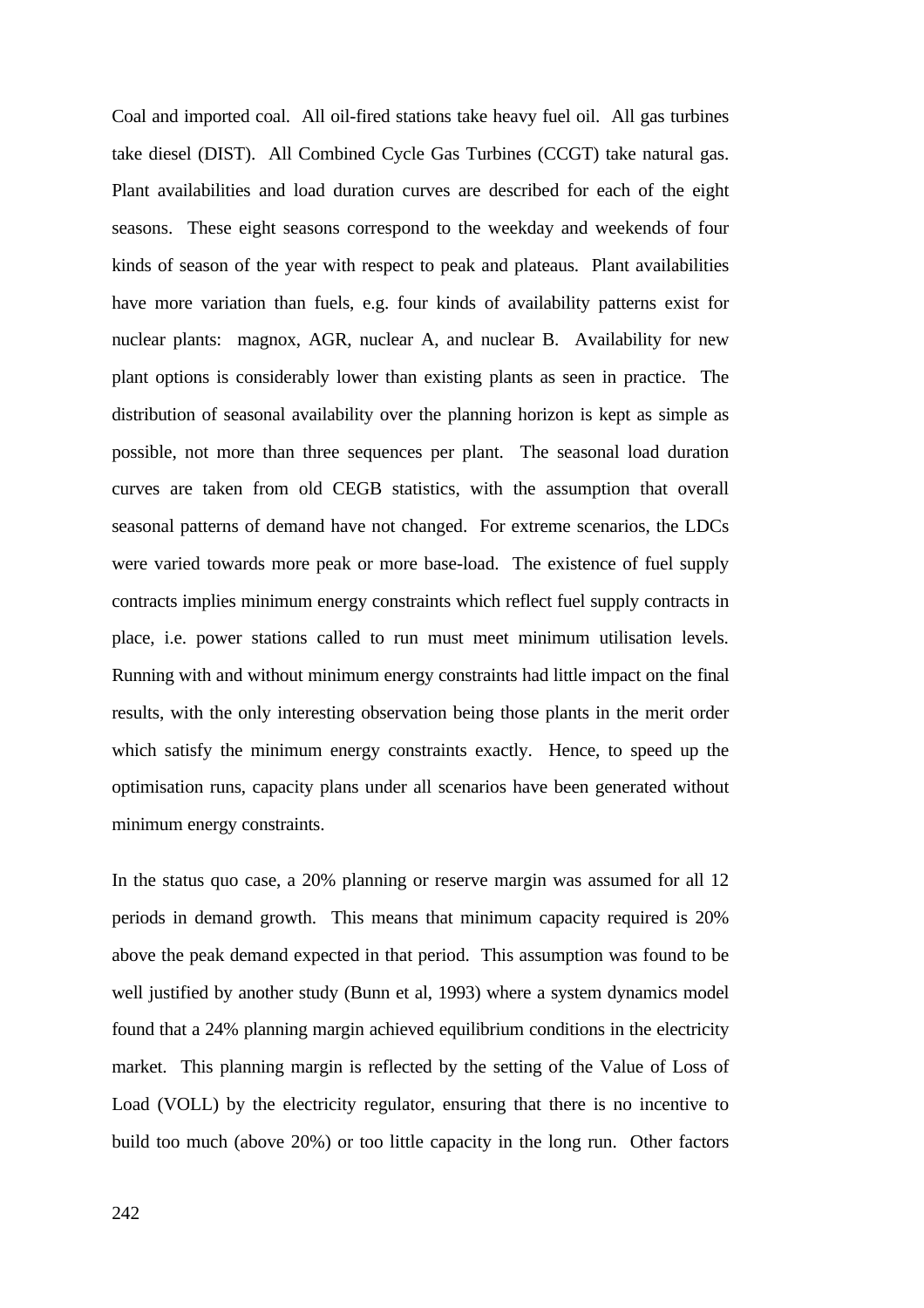reflect the current assumptions of the industry: 10% discount rate, 10% Non Fossil Fuel Obligation, and 33% corporate tax rate.

The transient nature of the industry means that data accuracy and model precision are not of high priority in this exercise, as the focus is on modelling methodology not policy insight. With 36 scenarios to configure, the replication was designed to generate results quickly by means of short optimisation runs, with minimal variation in input requirements through simplicity and standardisation of specification. For shorter runs, the tolerance level for convergence of the mathematical decomposition-based optimisation algorithm was set to 0.05 instead of the more precise 0.005 or 0.0005. Thus fewer iterations are required to close the gap between the upper and lower bounds for the total cost of the final capacity plan. Tightening the tolerance changes the optimal expansion plan by lowering the total cost at the expense of 12 iterations instead of 4 to reach convergence. The more optimal plan (say at 0.005 tolerance level) calls for building CCGT for peakload as well as base load, building more gas turbines, but much less CCGT capacity altogether. It is assumed that as long as the tolerance level used is same across all scenarios, the results can be comparable.

The 35 non-status quo scenarios are generated by varying the period demand growth in three ways, the seasonal load duration curve in three ways, and the fuel escalation rates in four ways. The status quo period demand assumes a 1% annual growth rate, while the low case assumes only a 0.5% annual growth rate, and the high case of 1.5%. The low growth case is expected when any or all of the following takes effect: conservation measures, increasing consumer consciousness of energy and environment and energy saving schemes, introduction and penetration of energy efficient appliances, fuel switching behaviour of consumers, and VAT on fuels to curb electricity consumption. The high growth case is not very likely to occur since the economy is unlikely to take a sharp turn upwards and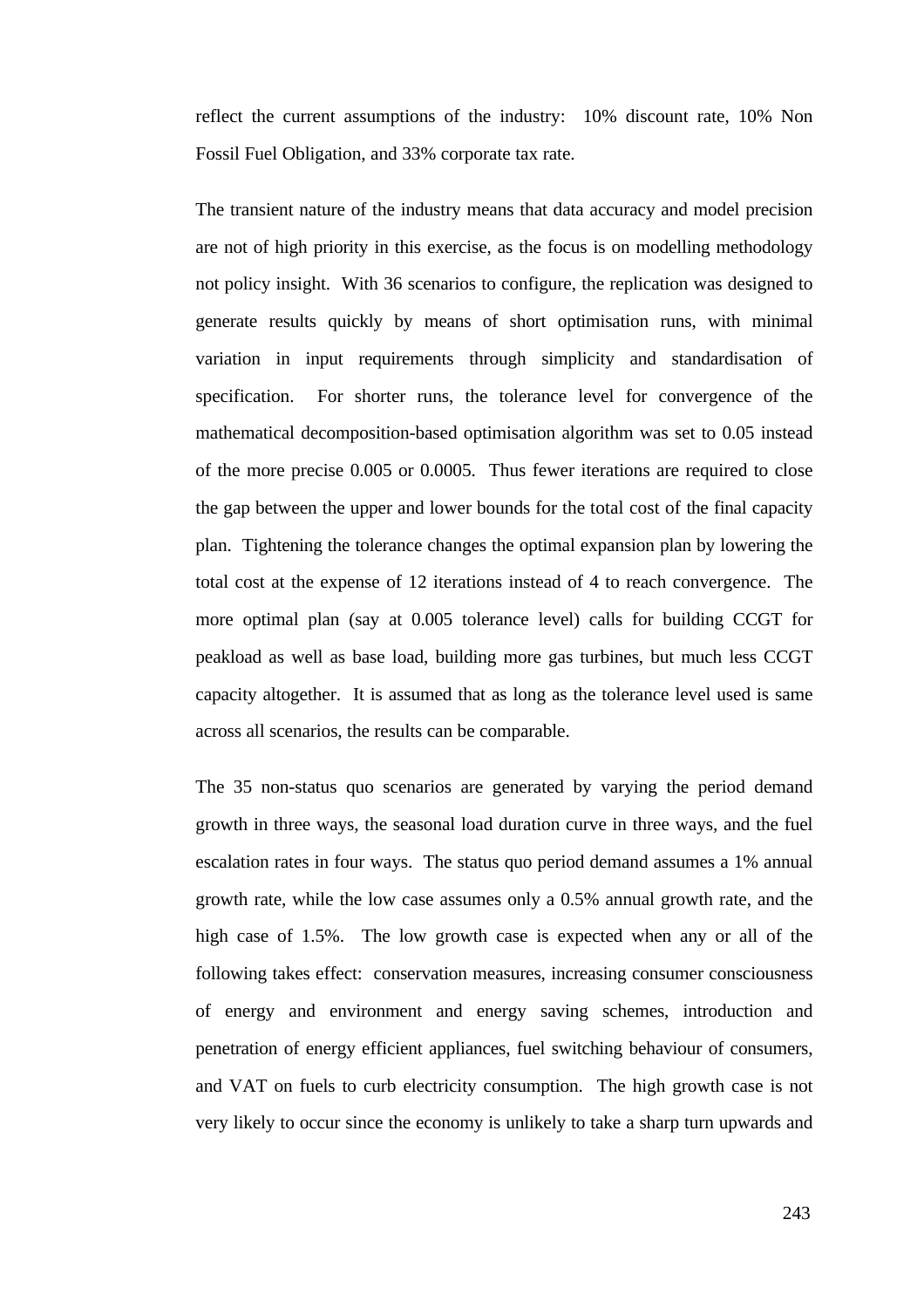grow faster than the previous decade. Neither is it likely to shift to more energy intensive industries and foresee a population explosion in Britain. However, a truly deterministic approach does not take account of the likelihoods, so this aspect is not explored further. Variations of load duration curves merely takes the same seasonal status quo, trimming it down for baseload or lifting it higher for peakload. (This process began with a visual and graphical inspection and adjustment, followed by coordinate inference. A more accurate and defensible method consists of taking demand data directly from the National Grid Company which supplies such information as forecast for future periods and load distribution curves, and then converting them into load duration curves.) In the Sizewell B public inquiry, the CEGB had used negative growth rates for the low scenario and 2.6% per annum for high demand growth. These seasonal LDCs may steer towards more base load if any of the following occurs: mild weather conditions (more stable demand), demand side management, tariff incentives, and better load management on the supplier's side. If the industry evolves more vertically (or incentives for cross functions) such that generators supply electricity and suppliers also generate electricity as the likely trend observed now, then demand side management may become popular.

Fuel price uncertainty is reflected in four ways. The status quo, as stated before, contains escalation rates reflecting today's trends. The no growth case assumes 0% escalation for all types of fuels, a scenario that is likely if all existing and new plants are tied to fixed fuel supply contracts. The high gas case uses 4% instead of status quo 1% annual growth rate for natural gas, reflecting the premium on gas if more CCGTs are built or if major interruptions in supply occur. The current custom of back-to-back contracts for new CCGTs, however, makes it unlikely that a steep growth in gas prices will occur. Finally, the high coal case tags coal prices to 4% instead of 0% pa. The escalation rates of domestic and imported coal are assumed to be the same here. This situation may occur if the closure of coal pits in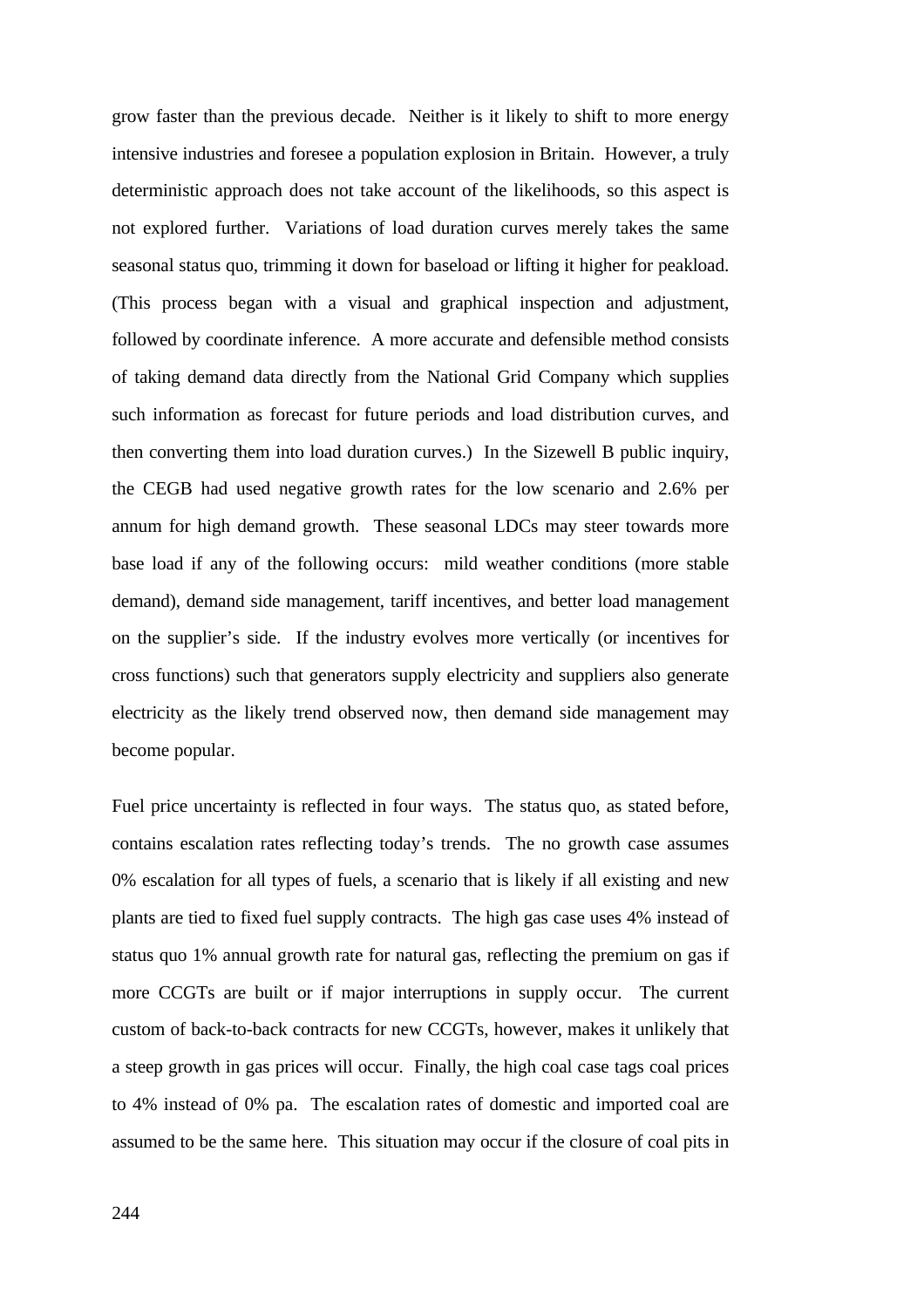the UK is a result of an under-estimation of production capacity and demand for coal, i.e. leading to a scarcity of coal. Similarly imported coal may become more expensive but necessary if such a scenario exists. In all scenarios, the discount rate was set at 10%, NFFO at 10%, corporate tax at 33%, and tolerance at 0.05.

### **B.2.3 Results of Replication**

The status quo scenario was examined with respect to the optimal expansion plan, the merit order of plants in the next 15 years, and the relative economics of each plant. Three additional scenarios were generated for in-depth study: those giving the highest and lowest costs and the third arising from the combination of high gas, high period demand, and peakload duration curves. Each scenario was also tested for sensitivity to certain parameters.

## **Status Quo Scenario**

 $\overline{a}$ 

During the next 15 years, the optimal expansion plan prescribes the installation of up to 10,370 MW of new CCGT as baseload, 2050 MW of renewable plant, and building 6014 MW of open cycle gas turbine (OCGT) in the first three years. This amounts to an investment cost of £12.652 billion for the next 44 years. By the year 2010, the newly installed CCGTs would have pushed the just installed CCGTs in 1993 down the merit order. Renewables would, of course, lead the merit order, followed by nuclear plant, links to France and Scotland, coal station, CCGT, oil, and new gas turbine. However, the marginal fuel saving<sup>2</sup> (MFS) of CCGT is substantially lower than the Scottish Link and coal stations just before them in the merit order. OCGTs (open cycle gas turbines) offer no marginal fuel savings as

<sup>2</sup> The fuel saving in the total system if this plant is introduced.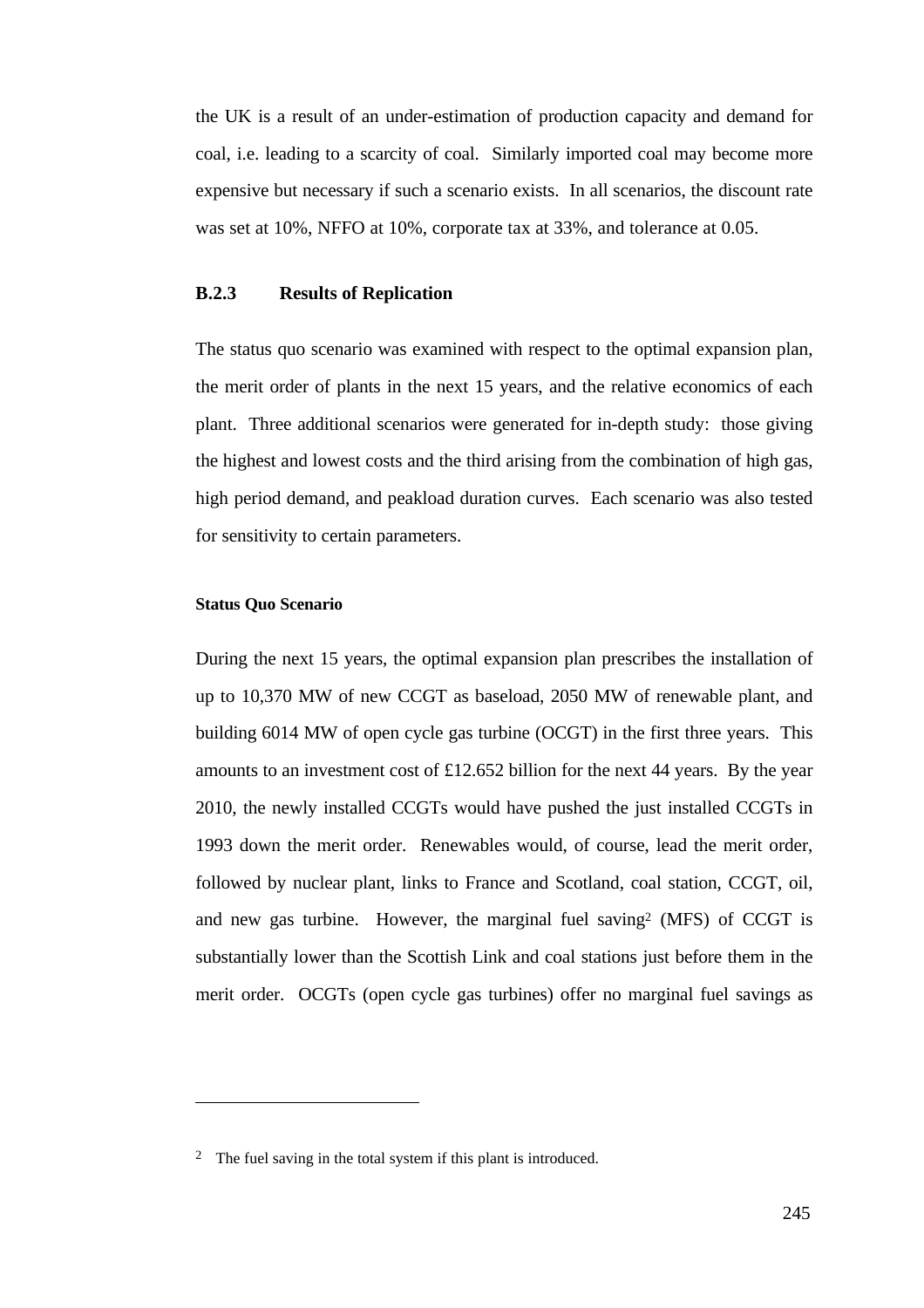they are retained for peakload purposes. Presumably by then, all existing OCGTs would have reached their end of life or else be pushed out of merit completely.

This status quo scenario was also tested for sensitivity to discount rate. At 6% discount rate (interpretation: still in the public sector), more coal and less CCGT should be built. While CCGT may suffice in the earlier years, i.e. the first 15 years, it is more economical to build coal plants in the latter part of the 44 year planning horizon. But as a result, the optimal expansion plan is more expensive by 64%. Coal plants have higher investment costs than CCGTs.

Imposing minimum energy constraints gives slightly higher overall cost but also lowers the utilisation and load factors of plants considerably.

#### **Scenario 1: High coal prices and high demand growth**

This is an extreme but unrealistic scenario which gives the most expensive option (£45.4 billion of which the investment cost is £13.95 billion). The average cost of all 36 scenarios was £36.7 billion. Given that coal is not a suitable alternative because of its high price escalation, the need to install CCGT in almost every period to meet high demand makes it very costly. By the year 2010, 18.3 GW of CCGT, 9 GW of gas turbines, and 3 GW of renewables should be installed. By then, all newly installed CCGT would expect to move up in merit and become baseload, hence preceding existing coal-fired stations in the merit order. The load factor of these coal stations fall from 75% in the status quo case to 60% and down to as low as 20%. We would expect the early retirement and mothballing of existing coal plant in such a scenario. The sell-off option was not considered here.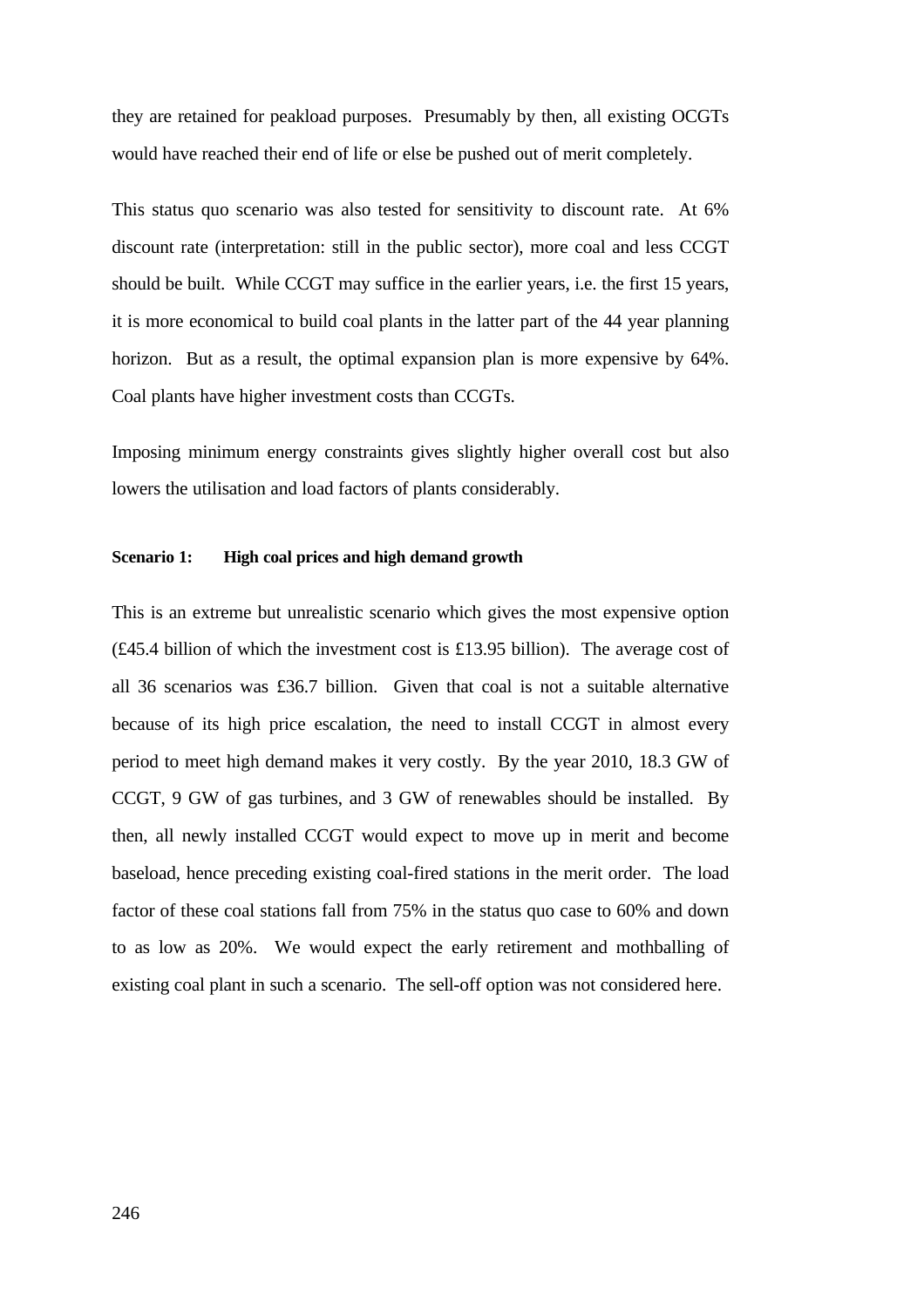# **Scenario 2: No growth in fuel prices, base load duration curves, and low demand growth**

This combination describes very stable circumstances, hence the plan is least costly of all scenarios. As demand is not expected to grow much  $(0.5\%$  pa), the total investment cost for the entire planning horizon is only £9.478 billion. New gas turbines in the first 25 years can cope with any peaks in demand. Thereafter, CCGT for peaking load should be built. As with other scenarios, new renewables are built at increasing capacities every year, to reflect the Non-Fossil Fuel Obligation and also the industry's inclination towards more environmentally clean methods of generation. No new nuclear, coal, or baseload CCGT need to be installed. The annual fuel cost in the year 2010 (just after our 15 year evaluation) is almost half that of the status quo case in the same year.

#### **Scenario 3: High gas prices, peakload duration curves, and high demand growth**

This is a scenario driven by extremely uncertain factors. However, the results are not as extreme as expected. High gas prices make CCGTs unattractive. High demand growth calls for new capacity. This combination makes coal an attractive option. After the first twelve years, coal plants should be installed every year, amounting to 70.789 GW of total new coal capacity. Meanwhile, peak load duration curves call for more gas turbines to be built, total ling 19.673 GW of OCGT over the 44 year planning horizon. What is more interesting is that by the year 2010, oil stations will have moved up the merit order, replacing CCGT. However, the new open cycle gas turbines will still trail the build-up of CCGTs.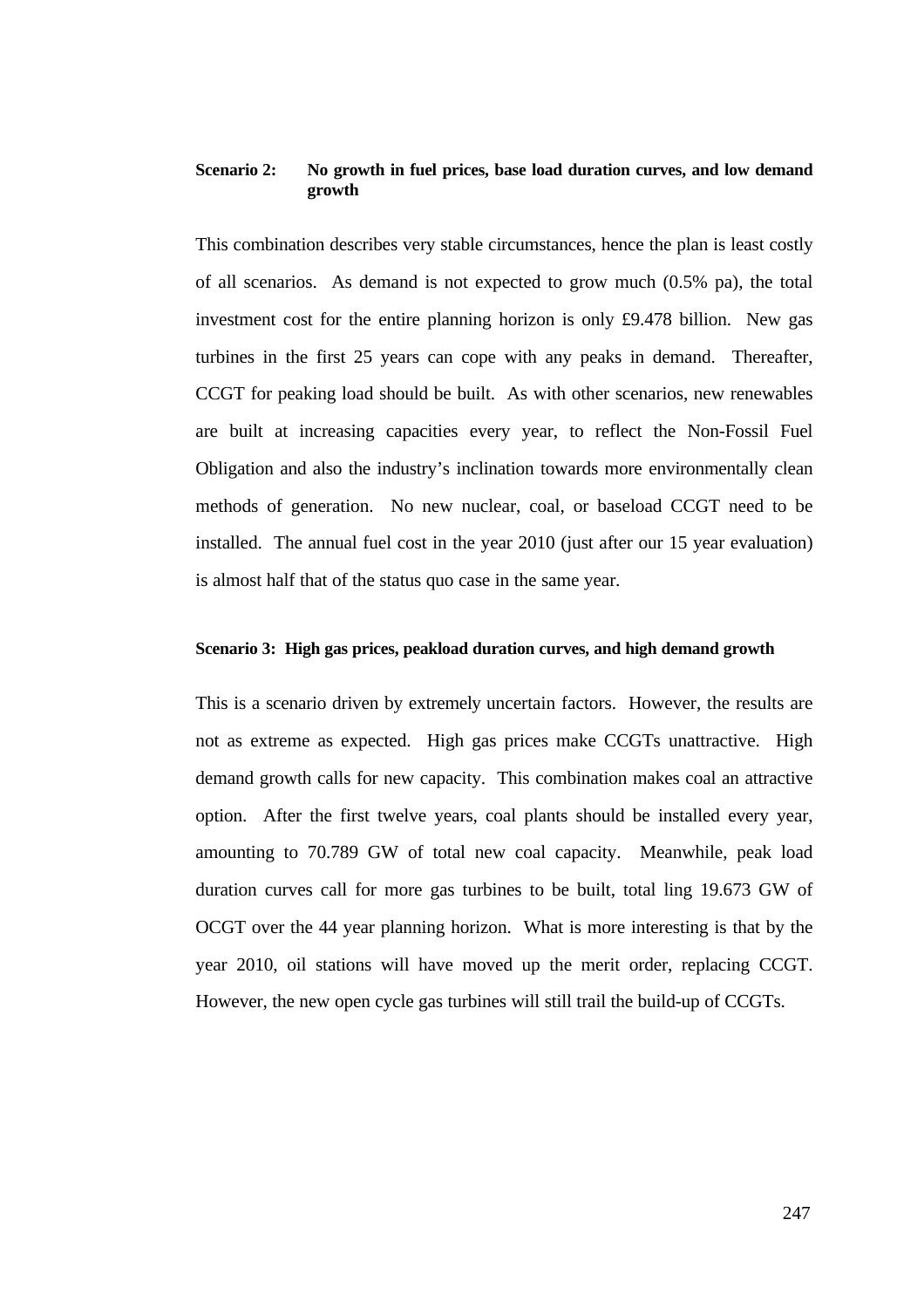#### **Further scenario analysis**

The above analysis prompted further scenario generation to answer two questions.

1) What effect will falling coal prices have on capacity planning? 2) What conditions are necessary to induce the installation of new nuclear plants?

If coal prices fall at an annual rate of 1%, new coal installation becomes attractive but not until later periods, the earliest being the 25th year. New CCGT should still be installed in the early periods to meet rising demand and to replace retired plant capacity. New capacity to meet the high rate of demand growth will thus be met by new CCGT in the early periods and new coal in the later periods.

The easiest way to create a nuclear scenario, i.e. to make the nuclear option more attractive, is to make other fuels less attractive. Hence, the fuel escalation rates for coal and gas were raised to a high of 4% per annum, while no escalation was made for nuclear. No coal plant but only 1.875 GW of CCGT should be built. Starting in the 7th period (year 2012), a substantial 11.6 GW of nuclear capacity should be installed, rising to a total of 37.5 GW by the end of the planning horizon. Diesel is also more attractive, hence new gas turbines should be installed every year except two periods. If we lower the discount rate from 10% to 6%, i.e. assuming a public sector scenario, then even more nuclear capacity (total of 44.7 GW) should be built and earlier too (4th period instead of 7th). This additional nuclear capacity displaces much of the gas turbines in the 10% discount rate case. By the year 2010, the order of merit is obvious: renewables, nuclear, links, coal, oil, CCGT, and OCGT. The high operating cost of OCGT forces it to the bottom of the order in all cases.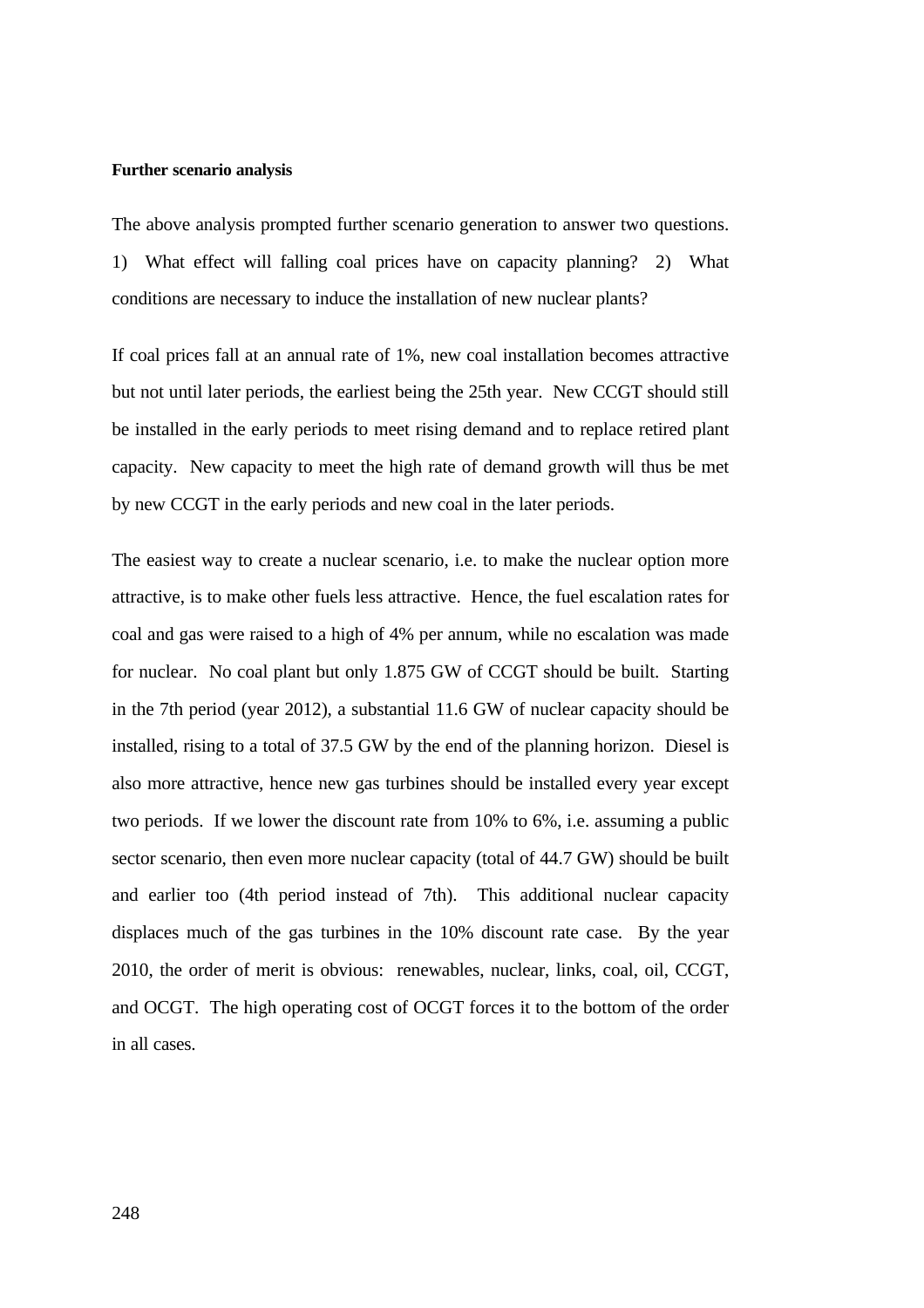#### **Sensitivity Analysis**

Sensitivity to tolerance level and minimum energy constraint has already been discussed earlier. Sensitivity to planning margin was conducted to assess the impacts of over or under capacity.

A 40% margin boosted up the minimum capacity levels required of all periods in the high growth and low growth cases. These were applied to the four scenarios described above: status quo, high coal price and high demand growth, no growth, and high gas price. These combinations led to 8 scenarios with 40% planning margin implied in the period demand growth. The results were examined and compared with scenarios closest to them, not necessarily mentioned above. The striking outcome is that in all 8 scenarios, 16.3 GW of new gas turbine (OCGT) plant should be built in the first three years. The fastest way to meet a 40% planning margin is by constructing those fossil fuel plants which have the lowest interest during construction (hence shortest construction time) and much lower O&M cost than that of CCGT. In general, the additional capacity is met by building more gas turbines. Other characteristics do not change very much, if at all. Another way of looking at sensitivity to planning margin is to vary the planning margin per period, e.g. start with 20% and gradually move up.

# **B.2.4 Conclusions and Extensions**

Several criticisms of the deterministic approach lead to the consideration of a probabilistic approach. But the deterministic approach itself can be extended in several directions towards more model completeness. The values we used have been central estimates, hence the extreme scenarios are symmetric around the base case. Asymmetry is more likely the case, and should be considered. We have only looked at two types of uncertainties. As mentioned in Chapter 2, the types of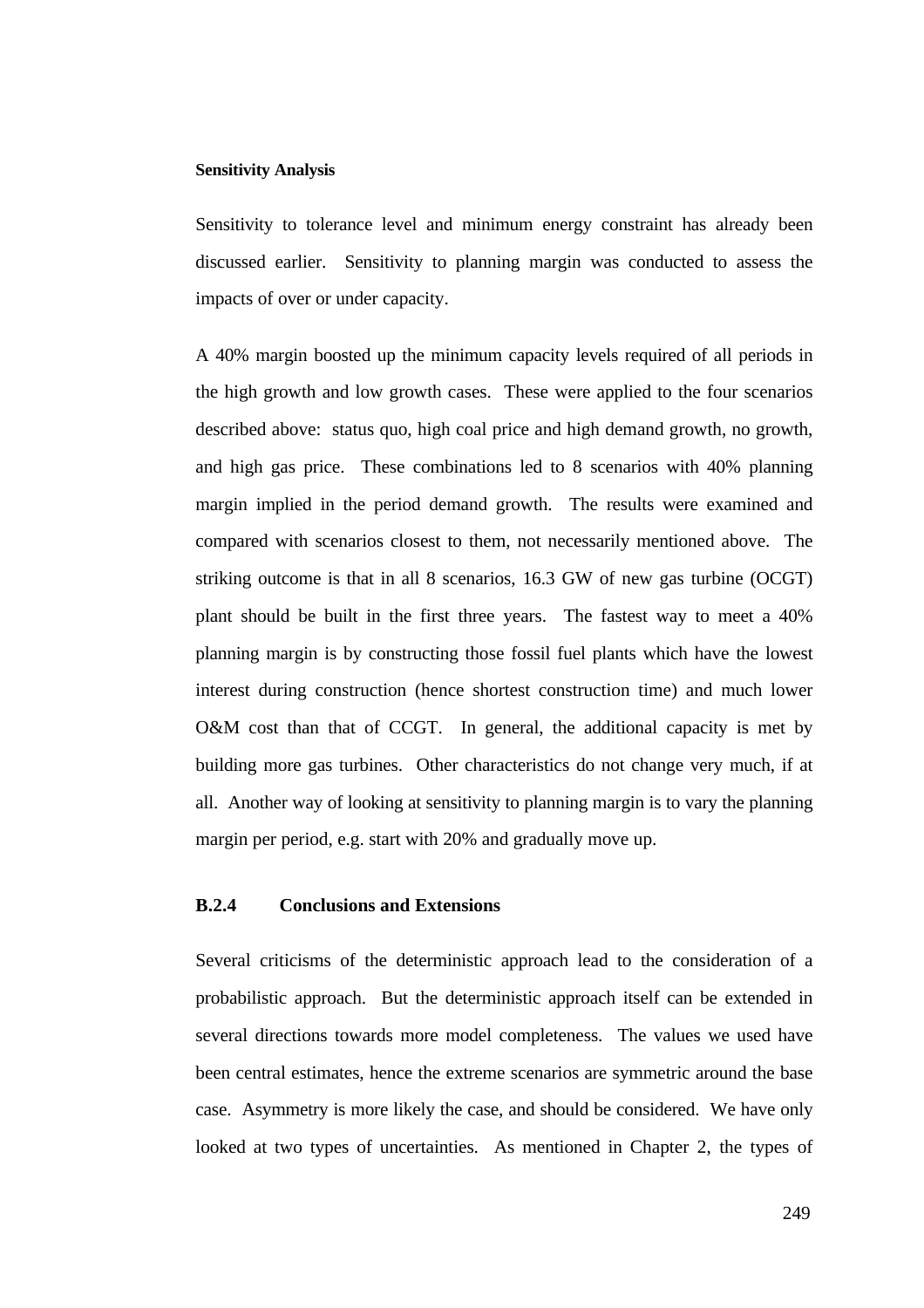uncertainties may change over time (in relative importance). Hence it may be useful to include other uncertainties. We have taken a short cut of using the same uncertain parameters in the construction of the scenarios for sensitivity analysis. Some aspects of the model are more difficult to change because they require reconfiguring the optimisation programme. However, they are necessary to reflect the electricity market: different discount rates for different plants or ownership, optimisation by ownership or by different types of load, and making it more user friendly for quick changes.

# **B.3 Probabilistic Approach**

## **B.3.1 Description of Approach**

In the Sizewell B public inquiry, the inspector (Layfield, 1987) recommended that the CEGB should include probabilities in their analysis of the capacity expansion decision. A more rigorous analysis of uncertainty was only one of several reasons for using a second model. A second model of the form described in Evans (1984) was needed to test CEGB's model because of the complexity and importance of the calculations. It was also necessary to derive cost estimates for different sets of assumptions especially to test the sensitivity of the results to changes in specific assumptions. A probabilistic method was regarded as complementary if not more informative for analysing uncertainty, particularly if sensitivity tests give mixed results, i.e. some favourable some not. A probabilistic method enables the results to be drawn with a high degree of confidence, whereas a deterministic method gives no indication of the likelihood of results. It helps to resolve conflicting views. Furthermore, a probabilistic approach would have merit if the results from a deterministic approach were not robust. However, this implies that CEGB's approach must address robustness by accounting for very extreme and adverse scenarios.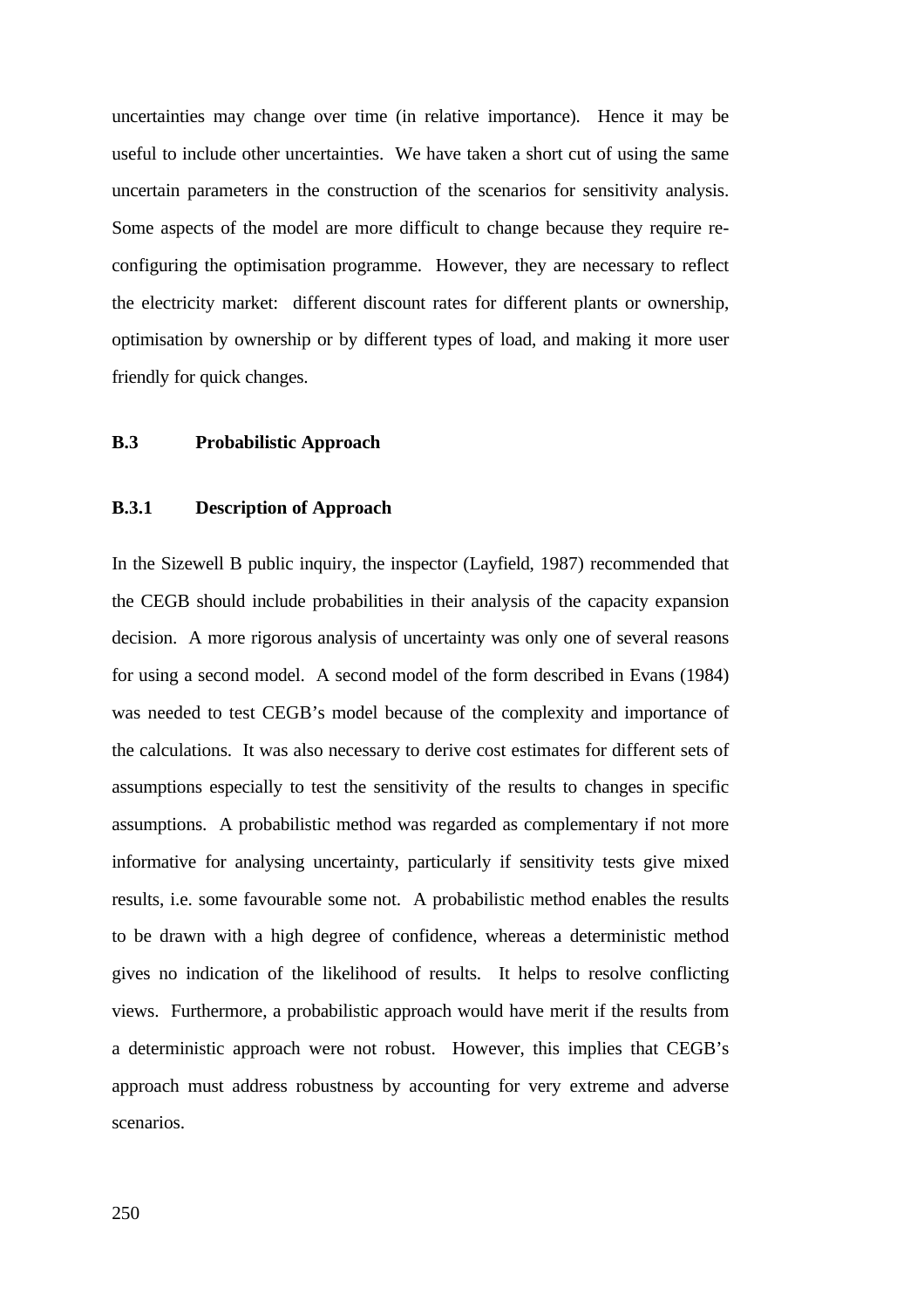A probabilistic approach appeared more favourable given the harsh attacks on the deterministic CEGB approach. Evans (1984) called it probabilistic decision analysis but in actual fact used the techniques separately, decision analysis merely to structure the problem without any computation in the decision analytic sense. Critics of the CEGB model complained of the underestimation of uncertainty and tendency to err on the side of optimism. The uncertainties prevalent in long planning horizons imply a danger of using single estimates as a basis for decision making. Evans' (1984) approach has been used in Kreczko et al (1987) and Evans and Hope (1984). Evans did not consider uncertainties in discount rate or plant life times as they were not a concern ten years ago. However, the choice of discount rate and length of operating lives of nuclear plants have become major issues now. This goes to show that no matter how sophisticated the model, there are some things that cannot be foreseen and the resulting model may be incomplete.

To keep the replication simple and tractable, we confine this approach to an application of risk analysis, that is, expressing uncertainties as probability distributions, a step beyond merely attaching discrete probabilities to values. Risk analysis is performed using the same optimisation technique of the deterministic approach but with Latin Hypercube Sampling. Effectively, the deterministic approach is simulated hundreds of times to arrive at outputs that can be summarised in cumulative probability distributions which are called risk profiles. This interpretation of Layfield's recommendation is based on conclusions of McKay et al (1992), that "uncertainty in the output due to uncertainty in input values can be described by probability distributions." Uncertainty due to model structure is not discussed here, as it is assumed that uncertainties expressed in the output are due entirely to the input configurations. In the extreme, uncertainty analysis, according to Inman and Helton (1988) involves the determination of the variation or imprecision in the output that results from the collective variation in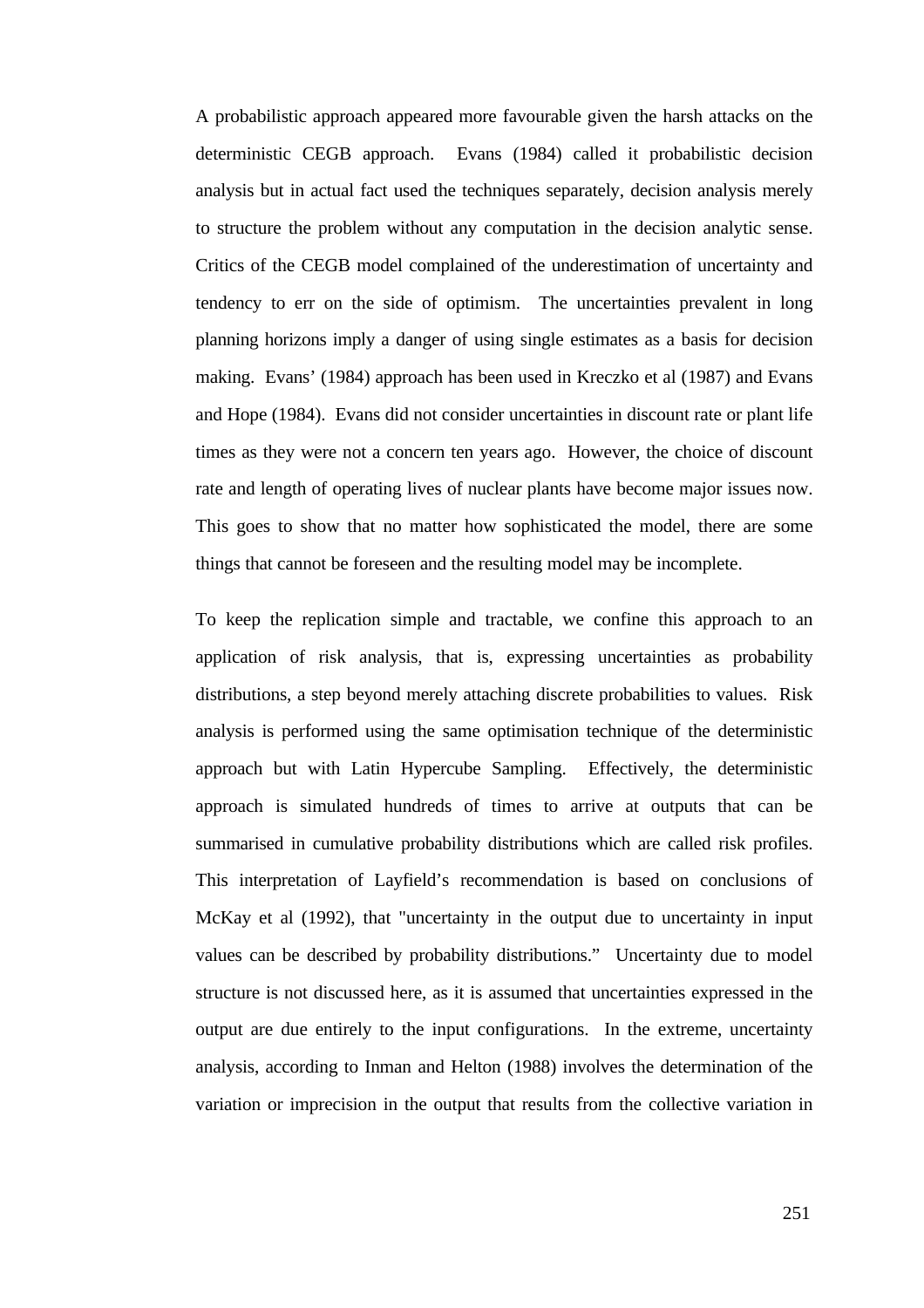the inputs. The main departure from the deterministic approach comes from the introduction of probabilities which adds another dimension to value and insight.

# **B.3.2 Replication and Results**

The replication follows that of Evans (1984) but with fewer input probability distributions so that the uncertainties can be compared with the deterministic approach. The method of replication is illustrated in figure B.3.

An incremental and exploratory approach to modelling was needed to establish the feasibility and limitation of available hardware and software. Simple probability distributions were assigned to a few uncertainties. After the runs had been smoothly initiated and completed, the number of input uncertainties were increased. Triangular distributions depicted the simplest type of asymmetric distributions, easy to specify and meaningful to the user. In practice, the choice of distribution parameters such as mean and mode is difficult to substantiate.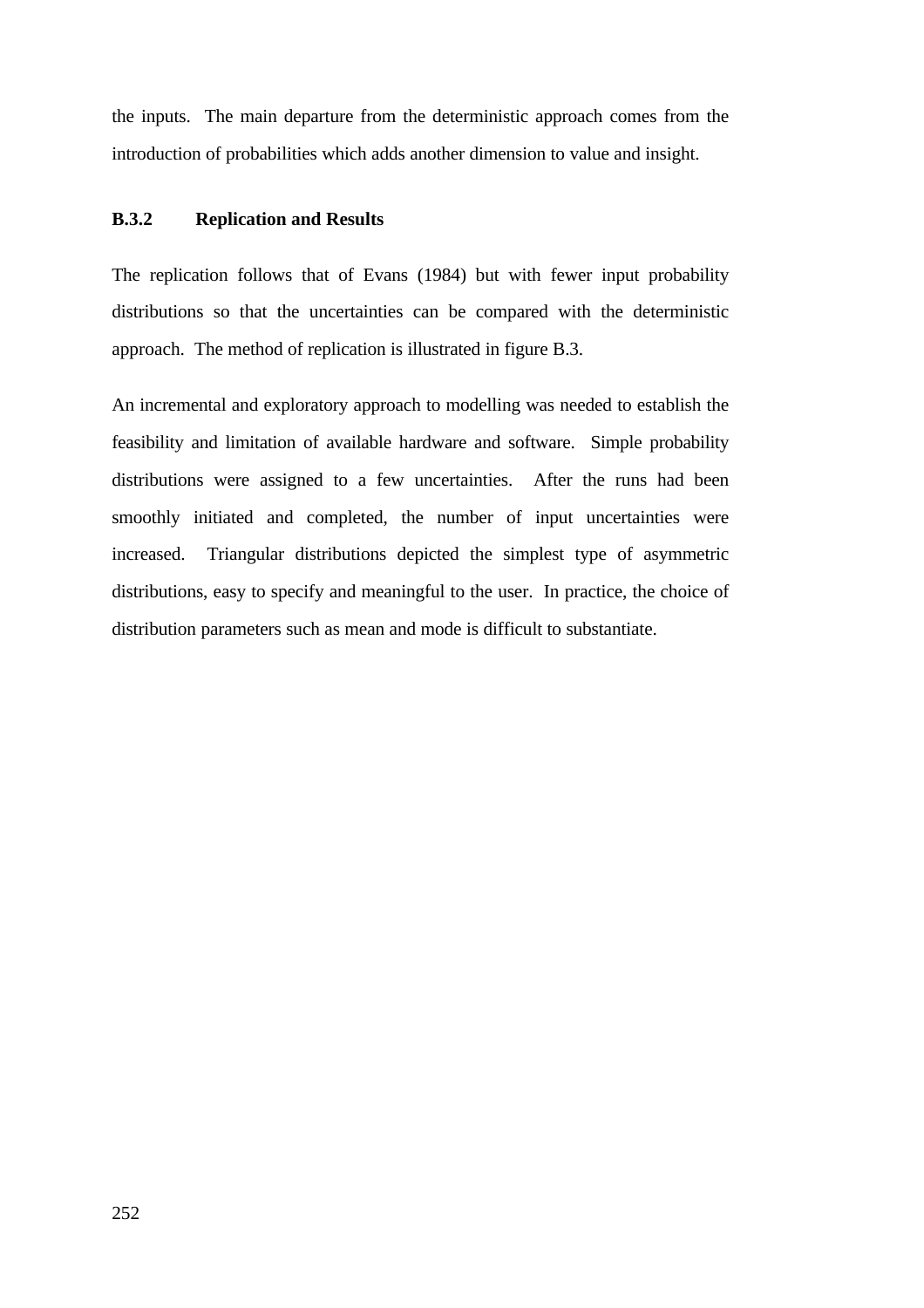



Meaningful input probability distributions are expected to deliver meaningful output distributions given enough iterations. 100, 300, and 1000 iterations were tested. Whilst 100 iterations can be completed in 2 days, 1000 iterations required 2 weeks. The number of iterations is the same as the number of data points in distribution sampling. The inclusion of additional uncertain parameters requires an increase in the number of iterations to maintain the same level of sampling continuity. Since the exact relationship between number of distributions and number of iterations was not clear, more iterations were used than necessary.

The input distributions were specified in the @RISK add-in package (Palisade Corporation, 1992) to Excel spreadsheet. Latin Hypercube Sampling promises a more efficient randomisation design compared to Monte Carlo (completely random sampling) and other types of stratified sampling methods. Fewer iterations, i.e. smaller samples, are needed to recreate the probability distribution. These data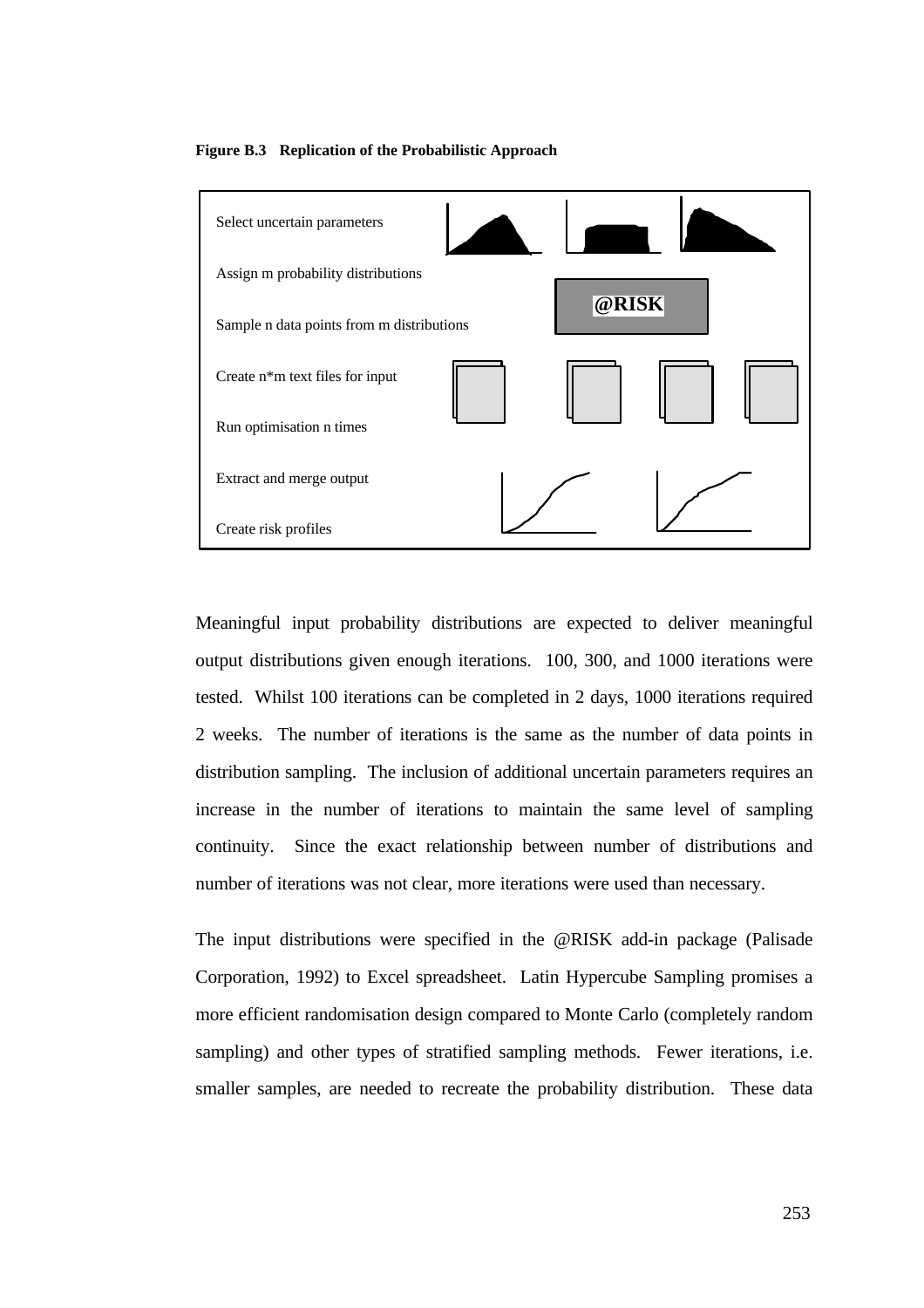points were then extracted from the @RISK output spreadsheet and consolidated into an equivalent number of text files for input into the optimisation programme.

Automating the process of specifying input data files, running the optimisation programme, and saving the output files accordingly was accomplished by writing a series of Excel macros to perform the simulation iteratively. Three applications were used for simulation: Excel, PFE file editor, and BENDERS (optimisation algorithm in ECAP). The time to convergence of decomposition depends on input files, in particular, the escalation rate for the fuel (diesel) used in gas turbines. Because it was impossible for BENDERS to signal the end of its run to the parent Excel macro, it was necessary to pre-specify how long Excel had to wait in this multi-tasking WINDOWS environment. If this could be improved, say by use of a window handler facility, the simulation could take less time.

The optimisation programme produced five different files for each run. Two were discarded and three files retained for each run. The intermediate results file INR was kept to monitor the duration of run, as it was used in monitoring and subsequent adjustment of the waiting time of the parent Excel macro. The OEP file contained the optimal expansion plan in terms of investment, operating and total costs and also newly installed capacities per type of plant per period. The production costing results PCR file contained the merit order of all plants in the system for the periods requested -- first, second, and fifth periods in the planning horizon.

Inputs and outputs of the deterministic and probabilistic approaches are largely determined by the input and output files of the core optimisation programme ECAP. Table B.5 lists the input data files. Table B.6 lists the output data files.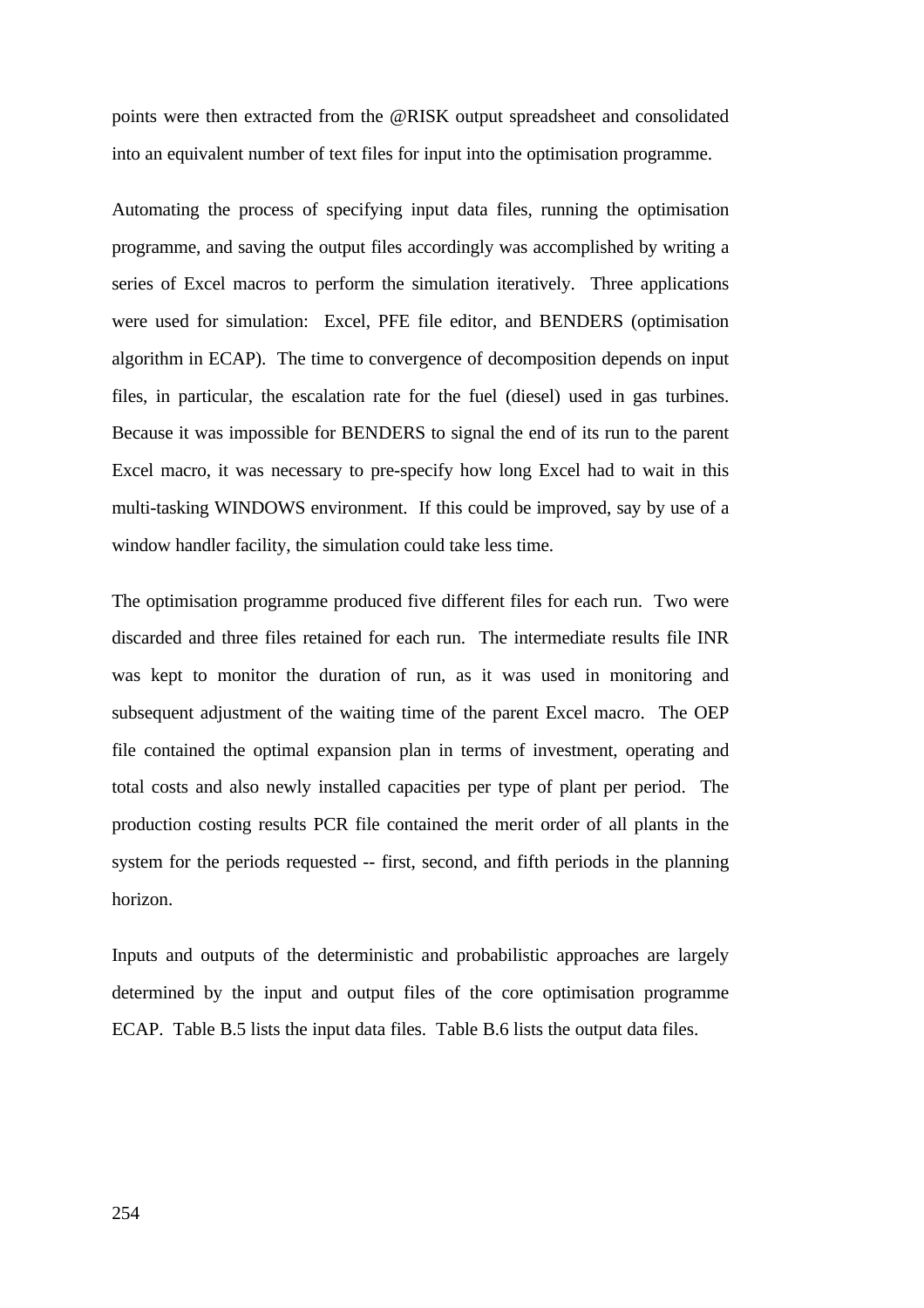| <b>File</b><br><b>Name</b> | <b>Name</b>                | <b>Description</b>                                                                                                                                                                                                                                            |
|----------------------------|----------------------------|---------------------------------------------------------------------------------------------------------------------------------------------------------------------------------------------------------------------------------------------------------------|
| <b>LDC</b>                 | <b>Load Duration Curve</b> | Demand for electricity described by the load duration<br>curve which is approximated by a step function. 8<br>seasons are specified.                                                                                                                          |
| <b>PRD</b>                 | Period Definition          | Defines the periods of the planning horizon and<br>minimum and maximum total plant capacity.<br>Reserve margin.                                                                                                                                               |
| <b>ESC</b>                 | <b>Escalation Rates</b>    | Fuel escalation data which determines how the<br>variable plant operating costs are escalating, defined<br>by escalation codes and patterns.                                                                                                                  |
| OLD                        | <b>Existing Plant File</b> | Plants in the system, e.g. table B.3, containing name<br>of plant, scrapping life in years, capacity in MW,<br>availability, generating cost, escalating code for fuel<br>used.                                                                               |
| <b>NEW</b>                 | <b>Plant Alternatives</b>  | Technology alternatives, description by type of fuel,<br>escalation rates, economic and technical lives in<br>years, number of years of interest during<br>construction, standard plant size in MW, generating<br>cost escalation code, fixed operating cost. |
| <b>AVL</b>                 | Availability               | Availability patterns and codes for plants for 8<br>seasons in the year.                                                                                                                                                                                      |
| <b>TOP</b>                 | Take or Pay File           | Seasonal minimum utilisation constraints used to<br>model the take-or-pay obligations of generators<br>resulting from fuel contracts.                                                                                                                         |

# **Table B.5 Input Files to ECAP**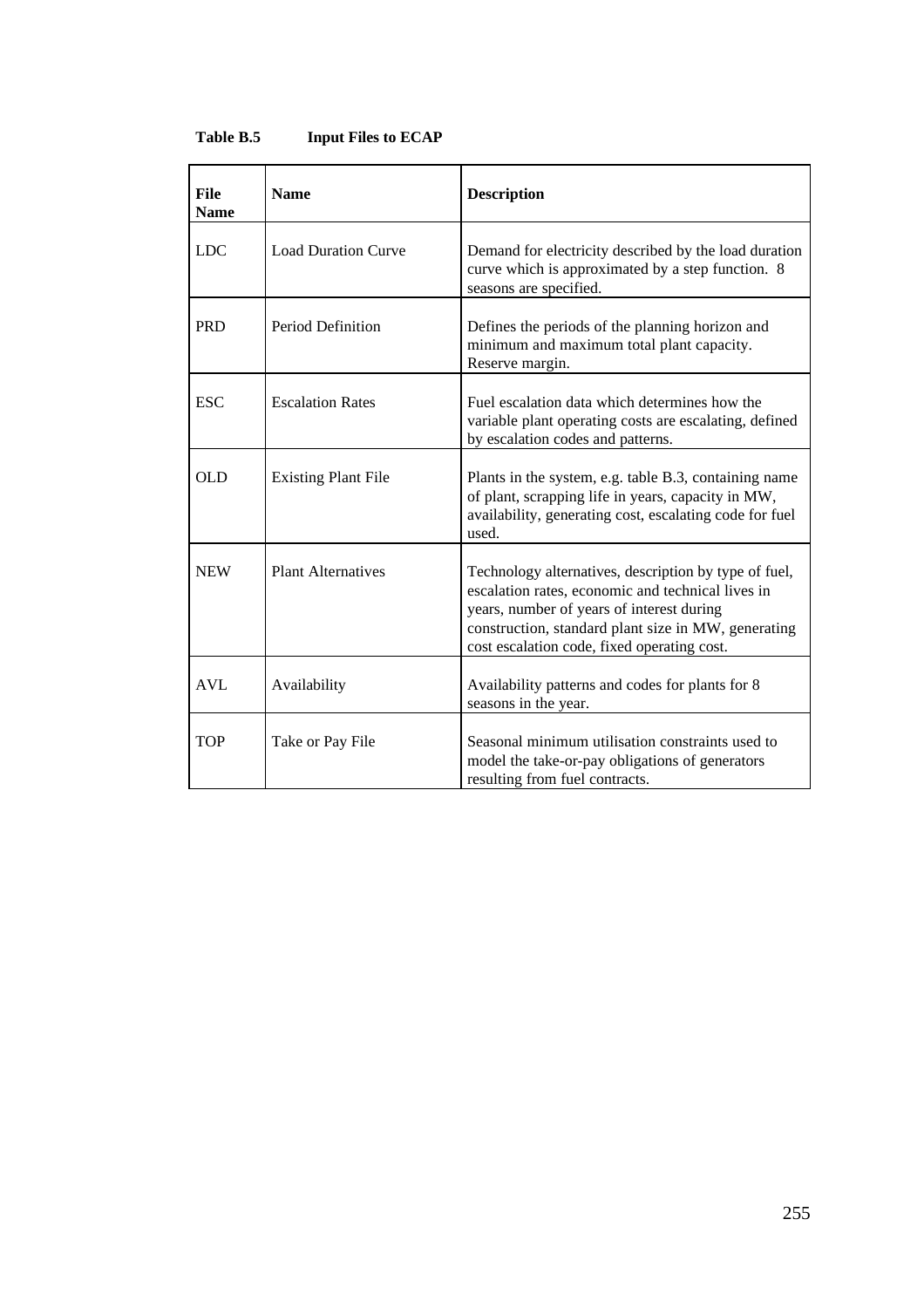| File<br><b>Name</b> | <b>Name</b>                       | <b>Description</b>                                                                                                                                      |
|---------------------|-----------------------------------|---------------------------------------------------------------------------------------------------------------------------------------------------------|
| <b>OEP</b>          | <b>Optimal Expansion Plan</b>     | Main output file: investment and retirement<br>schedule containing all existing plants and new<br>plants that meet objectives in cumulative block form. |
| <b>NCC</b>          | <b>Net Capacity Costs</b>         | Annual Capital Cost + Fixed operating Costs - Fuel<br>Savings for all new plants in the middle year of all<br>periods that the plants operate.          |
| <b>PCR</b>          | <b>Production Costing Results</b> | Details of plant operation in the middle year of each<br>period of planning horizon, displayed according to<br>merit order.                             |
| <b>SMP</b>          | <b>System Marginal Price</b>      | Information about SMP's in different seasons and<br>periods of the planning horizon.                                                                    |
| <b>INR</b>          | <b>Intermediate Results</b>       | All intermediate expansion plans before convergence<br>to the final optimum.                                                                            |

**Table B.6 Output Files from ECAP**

# **B.3.3 Extensions of Probabilistic Approach**

The use of probabilities introduces the issues of choice of probability distribution and sampling method as well as subjective probability elicitation and encoding. Triangular distributions were used because they were simple to specify, requiring only three parameters, and yet reflected asymmetry. There are other probability distributions that may be more appropriate for different parameters, i.e. not all uncertain parameters display such asymmetry. Latin Hypercube Sampling was used because it was most efficient. However, there are other sampling methods in the domain of uncertainty analysis proper. Morgan and Henrion (1992) describe extensively different types of uncertainty analysis and uncertainty propagation methods such as stratified sampling and importance sampling. Different planners and different utilities will have different views on which probabilities to use.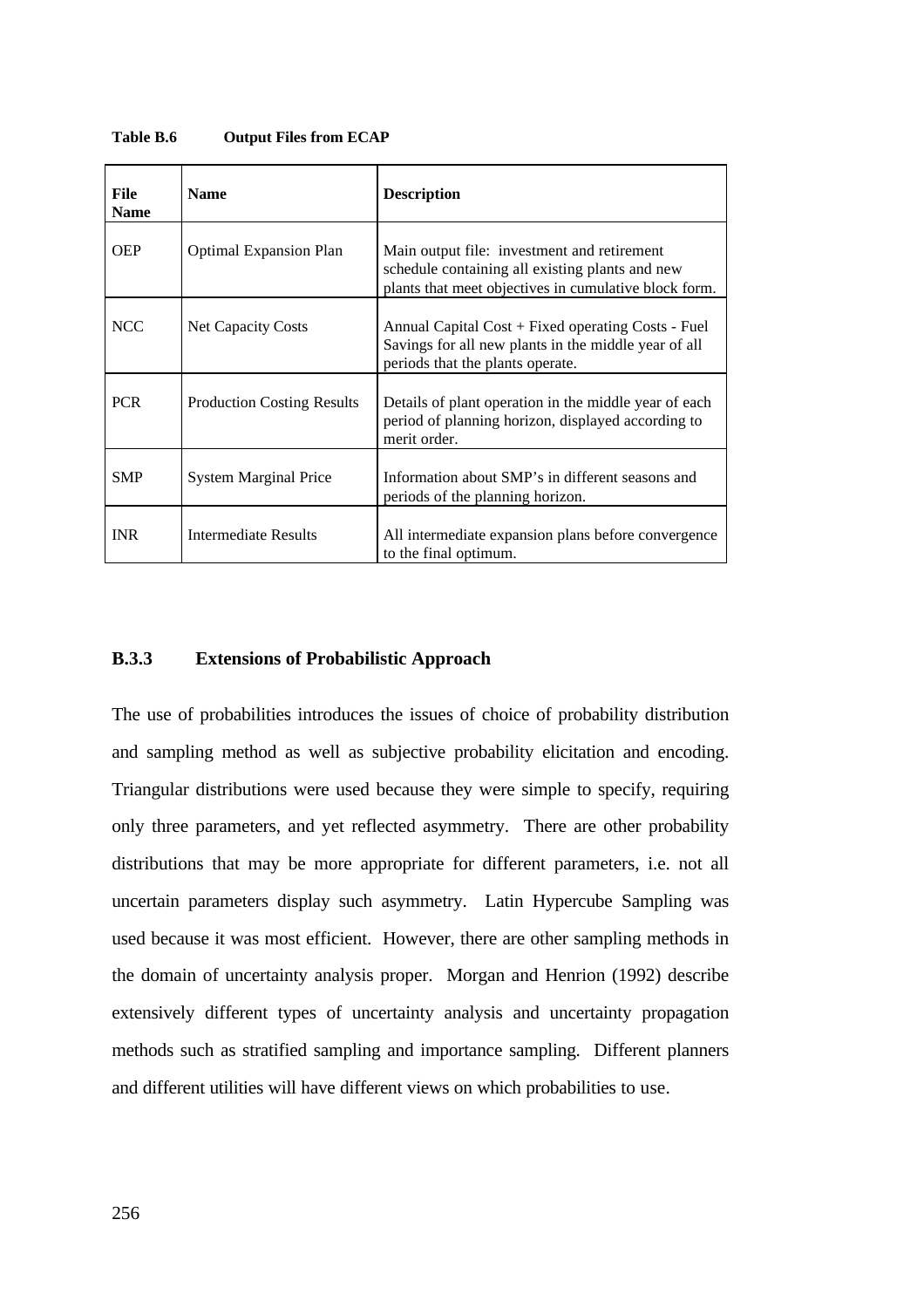While we can increase the number of uncertain parameters considered, we must also beware of the dimensionality problem of considering them all simultaneously. With sampling, there is also the question of independence of probabilities to consider. The few uncertainties considered here alone have already led to problematic display of output due to the sheer volume of data points in the output distributions.

Another interpretation of this approach includes the use of risk analysis to screen out dominated or infeasible scenarios before the "real" analysis. This reduces the problem size. Rigorous risk analysis is essentially a test of robustness. There is also a facility to combine sensitivity analysis with risk analysis. But these tests come at the expense of increasing complexity and dimensionality.

# **B.4 Decision Analytic Approach**

# **B.4.1 Description of Approach**

The third modelling approach encompasses deterministic and probabilistic aspects of uncertainty modelling. Decision analysis is a technique that structures the problem in terms of decisions and chance or uncertain events. The impact of uncertainty is resolved in stages over time. The Electric Power Research Institute (EPRI) in the US has funded and sponsored a number of planning projects which used decision analysis as the main technique for structuring and analysis of uncertainty. The essence of EPRI's methodology is explained in Barrager and Gildersleeve (1989). Characteristics of the deterministic approach can be elicited from various EPRI-sponsored projects, e.g. Cazalet et al (1978), Baughman and Kamat (1980), Hobbs and Maheshwari (1990), Keeney and Sicherman (1983), and Keeney et al (1986).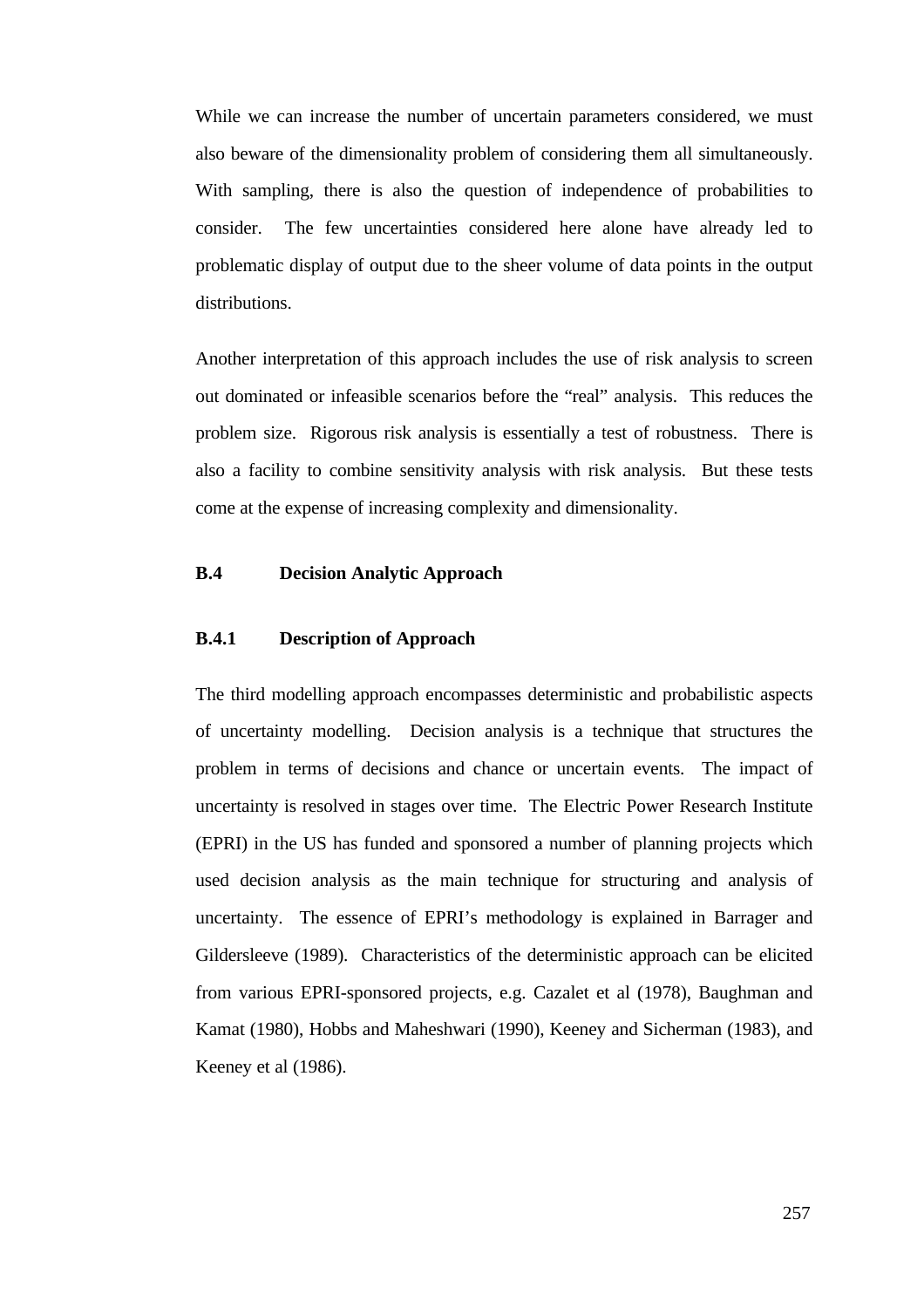Capacity planning can be defined by three types of decisions relating to the type, size, and timing of plant investment. Sullivan and Claycombe (1977) suggest a sequential approach. First decide on the type of plant, which is based on investment and operating cost and expected demand. Then decide on size, which is based on type, economies of scale in investment cost, and system-wide reliability requirements. Finally decide on timing. The timing decision is based on the type, size, system reserve requirements, future load characteristics, and economic forecasts.

The Over and Under Model (Cazalet et al, 1978) can be adjusted to suit the UK context. Instead of reliability as an objective, over and under capacity is propagated by profitability in relation to the implicit reserve margin set by the pricing formula (VOLL, value of loss of load). This extends to the multi-staged project decision by discounted cashflow.

When restructuring the capacity planning problem in the decision analytic approach, the focus changes from the system as a whole to that of sequential decisions regarding individual plants or characteristics of these plants. A state of the art decision software DPL (ADA, 1992) enabled the use of decision trees and influence diagrams to structure various prototypes investigated.

Within a decision analysis framework, capacity planning becomes that of generating alternatives, evaluating them, and selecting an appropriate course of action. The three types of decisions, namely, technology choice, capacity size, and timing can be considered separately or together. The technology choice model of Keeney et al (1986) exemplifies the stand-alone analysis of the technology decision. However, many other studies have argued the need to consider all three decisions in the context of optimising the entire system (portfolio) because any optimal allocation affects merit order. This multi-staged analysis of decisions results in the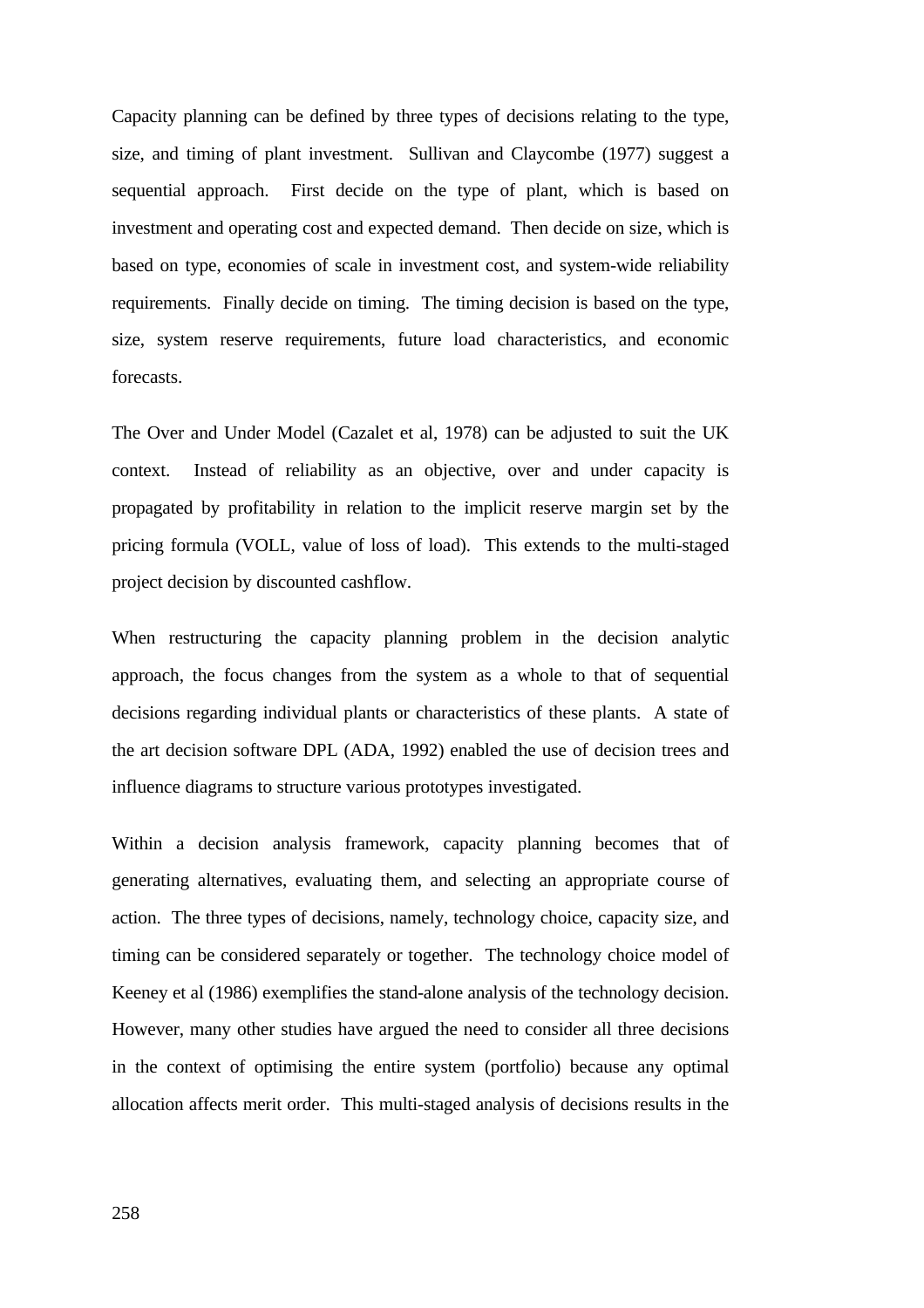introduction of a specific technology of a specific capacity size at a specific future date. The decision model replicated follows that of Cazalet not Keeney.

# **B.4.2 Three Prototypes**

Unlike the previous two approaches, the decision analytic approach is not based on optimisation by which capacity planning can be fully specified. Model specification in decision analysis centres around the structure rather than the data intensiveness of previous approaches. Structure is characterised by symmetry or asymmetry of the decision tree, repetitive decision sequence, number of alternatives, and other distinguishing features of decision trees. Alternative structures of capacity planning can be examined via the construction of prototypes. A prototype refers to a model configuration through which aspects of the approach can be investigated. Prototypes combine features of the above studies and feasible formulations of capacity planning in the UK context. The simplest is the single project timing decision in which the type and size of plant have already been determined. Next is the technology choice model, i.e. a decision regarding the selection of one of two competing technologies. The first prototype focusses on the multi-stage nature of planning decisions. The second shows the resolution of uncertainty. The third looks at technology choice as a function of annual costs. Although other formulations are possible, these three prototypes capture the most important aspects of capacity planning that can be modelled in decision analysis.

Figure B.4 shows the first prototype configuration. At each period, the decision maker can choose to continue or abandon the project. If he/she chooses to continue, there is still an uncertainty about delay. Let the current stage be *i.* If the next stage advances to  $i+1$ , i.e. *progress*, then a payment of the interest during construction (IDC) is incurred. If the next stage remains at *i*, then there is a *delay* and a delay penalty must be paid. If the following stage still remains at  $\vec{i}$ , then there has been *no progress* and a no-progress penalty must be paid. If this stage is 0,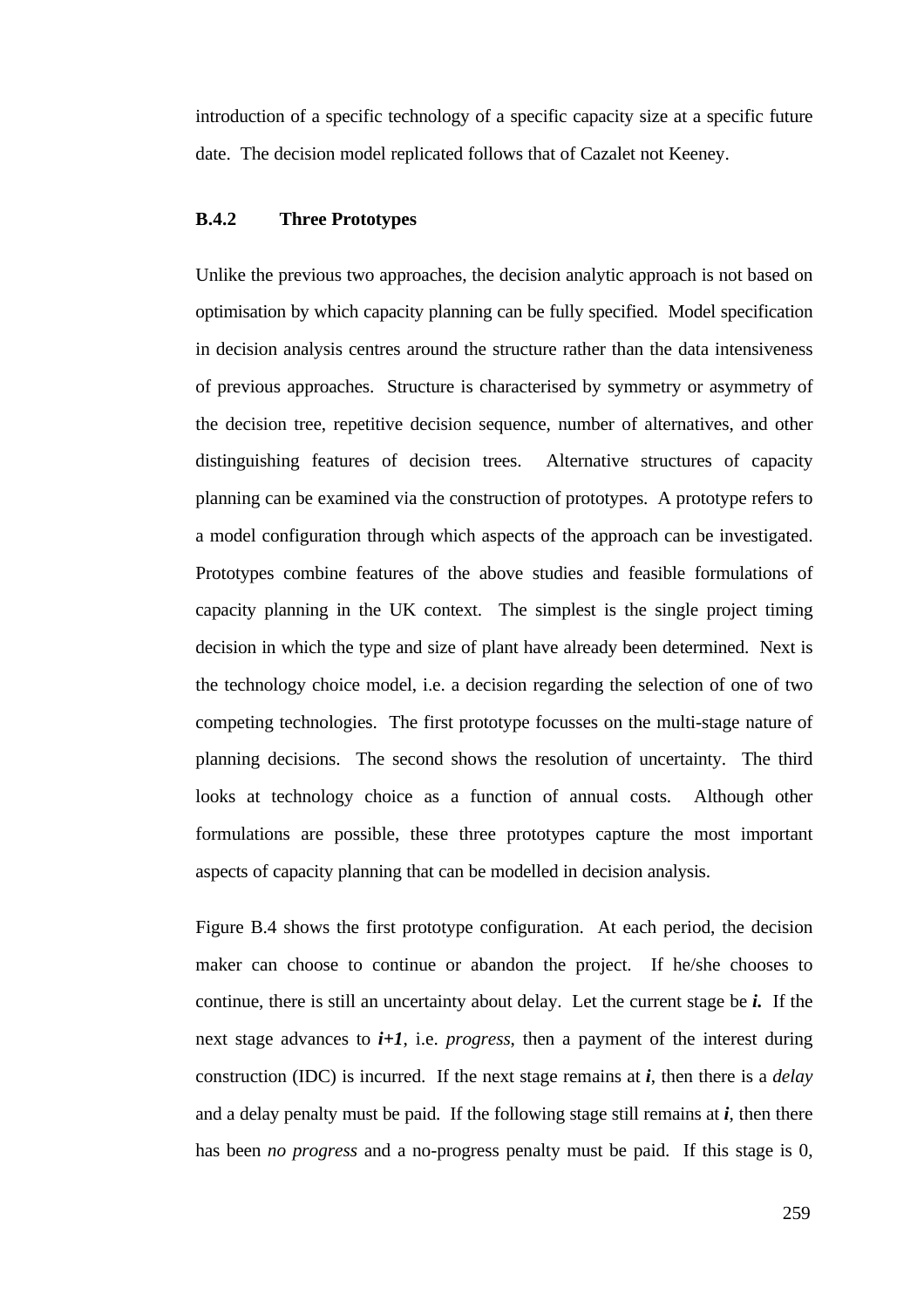then the project has been *abandoned*. The penalty values are levied as follows: a *delay* implies interest accumulation (extra interest payment if the construction cost is borrowed in full or else the cost of extending the borrowed funds to cover capital expenditure) or the difference between interest earned and paid and ongoing recurrent costs. *No progress* implies some kind of ongoing cost that has to be paid. *Abandonment* of a project implies a payment of a one-off fee to end the contracts. Once the project is *completed* after 3 stages, it can begin to earn revenue. The revenue is determined by the actual demand and level of total capacity in the system. Demand is a chance event. Demand in each period is conditional on the demand probability of the previous period. This model allows discrete uncertain events to be introduced at any stage. In addition, structuring the problem in this manner allows the consideration of the impact of delays.



**Figure B.4 Prototype One: Single Project**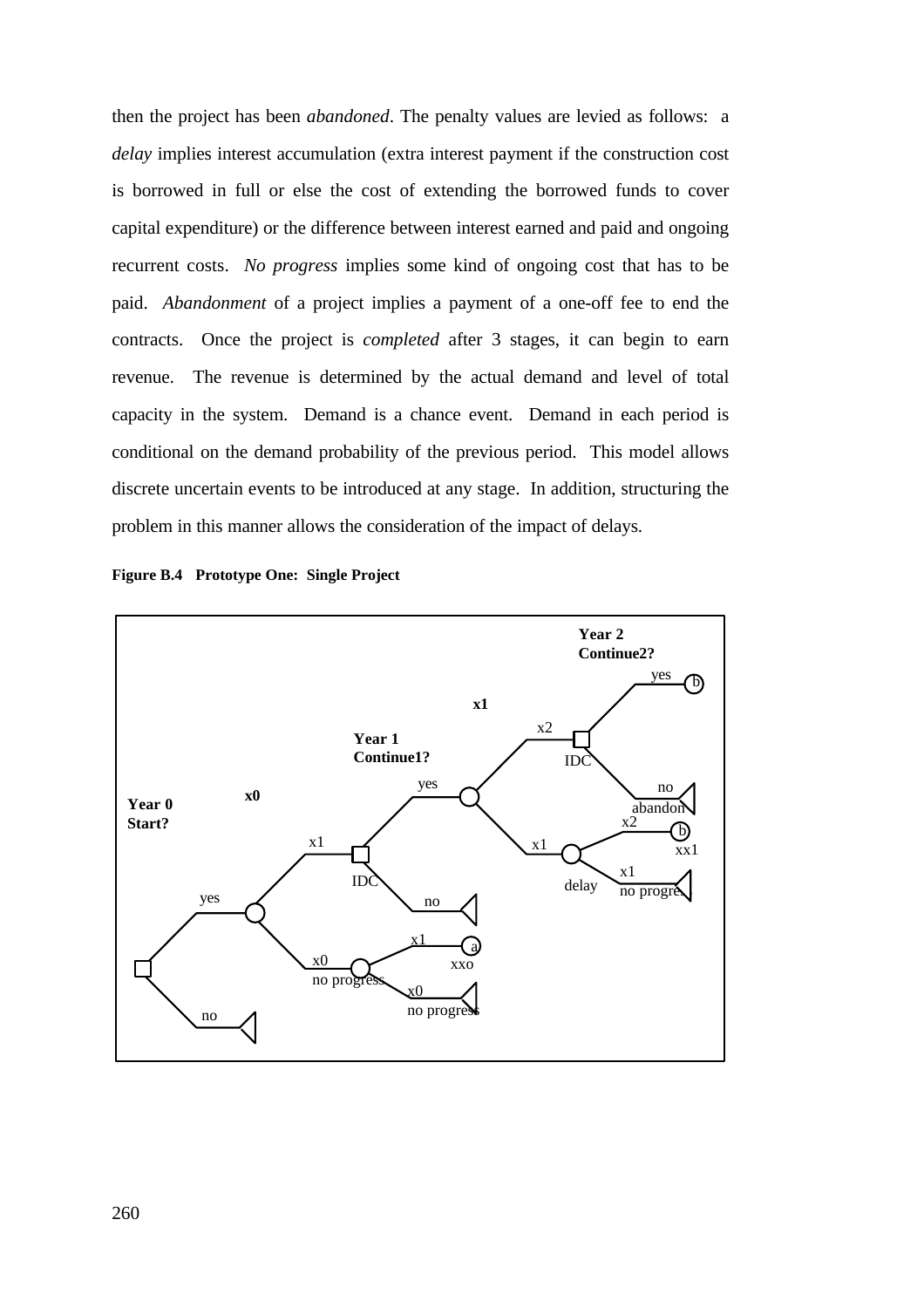## **B.4.3 Marginal Cost Analysis**

Marginal cost analysis as employed in the first pilot study (Appendix A) is useful for comparing plant alternatives that differ in technology (type), size, and timing. A simplified spreadsheet is linked to an influence diagram model. Different kinds of uncertainties are inserted in the decision tree to show their impact on cost. In figure B.5, the choice of discount rate is determined first, followed by the type of plant (according to thermal efficiency).





The technology choice decision can also be evaluated by a typical annual cost breakeven analysis as prototype three. Here fixed and variable costs for a typical year of operation are compared against an equivalent annuitisation of competitive electricity prices. The electricity price of an equivalent operating technology is converted to an annual cost figure for comparison. A plant is only worth building if it satisfies two conditions. One, it can be bid into the pool. Two, it can be profitably operated.

The decision tree allows us to focus on different sequences and order of decisions and uncertainties. However, without constrained optimisation, decision analysis